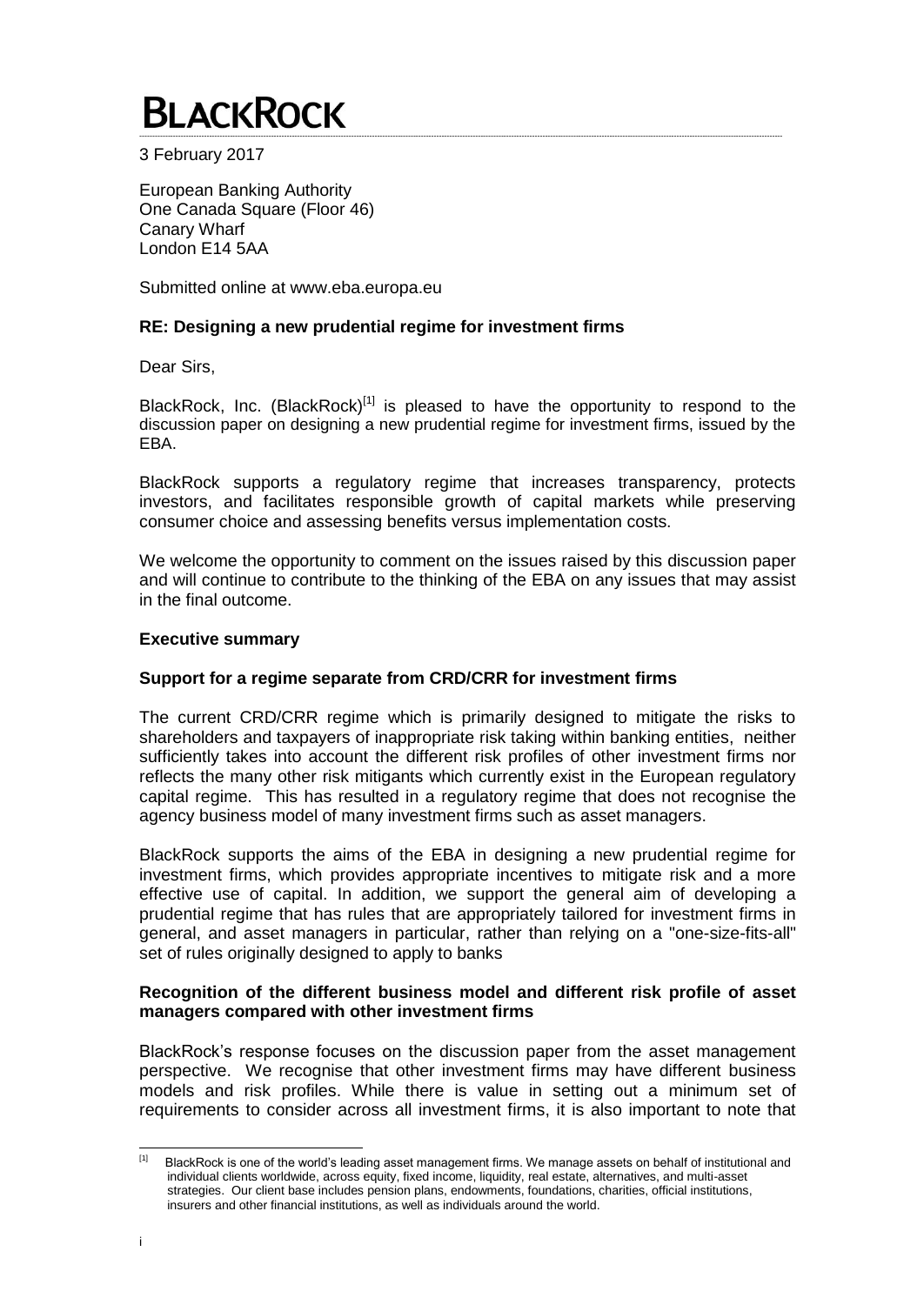not all factors will be relevant to asset managers and other firms that are structured on an agency basis. A proportionate approach is needed that permits firms to not apply factors that are not relevant to their business model and therefore avoids creating unnecessary complexity. In particular, capital has a clear role in managing operational risk, depending on the nature and type of the strategies being managed for clients. It is not effective in addressing any potential systemic risk arising from asset management activities: other tools are more appropriate.

# **Systemic risk and risk to customers and risk to markets**

The Discussion Paper refers to a number of risks in determining the appropriate level of capital for investment firms such as risks to customers, risks to markets and risks to firm. Capital requirements to mitigate the systemic risk are not appropriate for asset managers. Asset managers act as agents on behalf of asset owners. The assets belong to the asset owners, with the assets held by a custodian. Client assets, including investment fund assets are not commingled with the asset management firm's assets meaning that losses on client investment portfolios do not result in losses to the asset manager's balance sheet. Asset managers are obligated from a legal, regulatory, and ethical perspective to make investment decisions in line with client guidelines. Further, asset managers are not the counterparty to client trades or derivatives contracts, and in this regard, the role of asset manager is never to act as a buffer to the sale of assets or the unwinding of derivatives contracts by its clients. Any investment losses on AuM (Assets Under Management) are dispersed among investors in each investment vehicle. The greater the number and diversity of clients a manager has the greater the potential for dispersal, rather than concentration of risk, in the financial system. Increased AuM should not therefore necessarily be seen as a greater indicator of systemic risk.

We draw the EBA's attention to the ongoing work conducted by both the FSB and IOSCO on the potential systemic risk implications of asset management activities and the ongoing focus on liquidity and leverage within asset management products.

# **Operational risk and risks to firms and risks to customers**

In some instances, capital can play a role in the effective management of operational risk. The Discussion Paper does not, however, provide sufficient detail on the scalars to be used in the proposed K-Factor approach for us to determine whether it will be an effective measure for managing the types of operational risk asset managers face. We have therefore provided indicative responses to the questions and highlighted in our observations where we believe greater clarity would be beneficial. In particular, we question the assumption that there is a linear relationship between the size of a firm's AuM and the amount of capital it should be required to hold against operational risk. AuM by itself is not necessarily a reliable indicator of risk and therefore, we do not believe that a firm's AuM should simply be aggregated for the purposes of determining its capital requirements to be set aside against potential operational risk.

It is important that any new regime recognises the following:-

- the diversity and risks associated with the firm's business, the types of clients and strategies it manages;
- the firm's underlying processes such as the effectiveness of its management of operational risk and business continuity processes;
- the volume, type and agency nature of business a firm undertakes.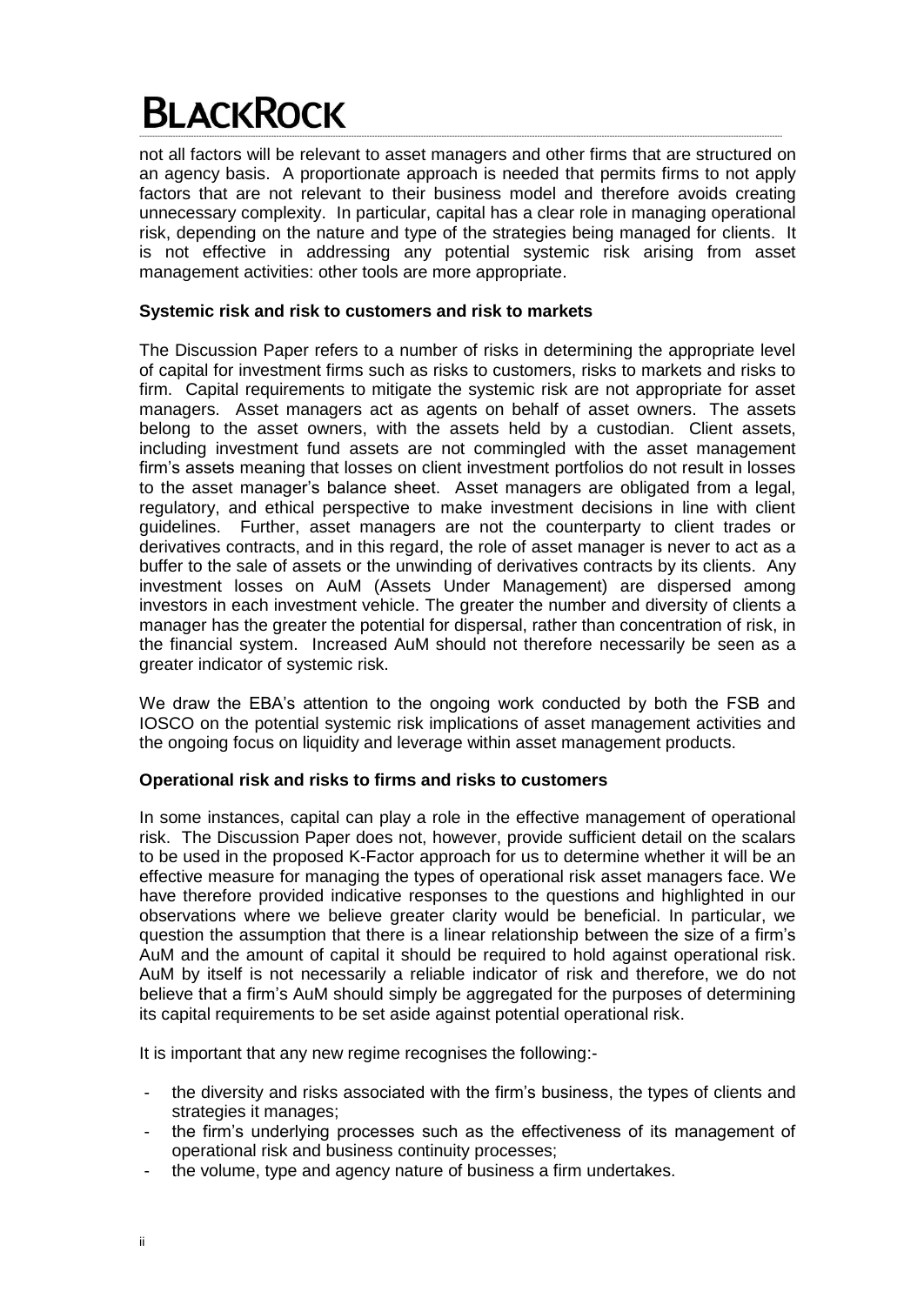We also agree with the EBA that it would be appropriate for an FOR calculation to remain part of a new prudential regime for Class 2 firms, and for that calculation to provide a base capital requirement. This could then be complemented by additional capital reflecting the operational risks posed by the firm's activities, as highlighted above.

## **Recognition of existing protection for asset management clients**

In relation to risks posed by the holding of client assets, we note the requirements in MIFID 2 for asset managers to ensure client assets are held in separately managed accounts to be custodised with third parties. We also note that the managers of investment funds subject to the UCITS Directive and the AIFMD are required to appoint an independent depositary to ensure segregation of the fund's assets away from the manager's balance sheet. National client asset rules such as the UK's CASS rules increasingly provide comprehensive protection for client monies received by managers pending investment and transfer to the relevant custodian.

## **Remuneration and Governance**

We recognise that an appropriate remuneration and governance regime, proportionate and calibrated to the nature of the asset management business, should accompany the proposed prudential regime for asset management firms.

The different business models of asset managers and banks have different implications for systemic risk and, therefore, on appropriate remuneration models.

In particular, the remuneration principles should be applied with a view to creating the right incentives given the fiduciary agent model of investment managers. Ideally, incentives should reinforce positive client investment outcomes as well as appropriate market behaviours and effective risk management. Investment managers' interests are naturally aligned with those of their clients and we would recommend that any remuneration guidelines should underline this fiduciary responsibility to act in the best interests of their clients over the long term. We recommend that the starting point should be the regime for UCITS managers and AIFMs.

We welcome the opportunity for the asset management industry to work with the EBA with a view to developing a model, which reflects on the above, and establishes a new prudential regime tailored for asset managers within the wider regime for investment firms, and also further discussion on any of the points that we have raised.

Yours faithfully,

**Andrew Johnstone** Director, BlackRock andrew.johnstone@blackrock.com **Martin Parkes** Director, BlackRock martin.parkes@blackrock.com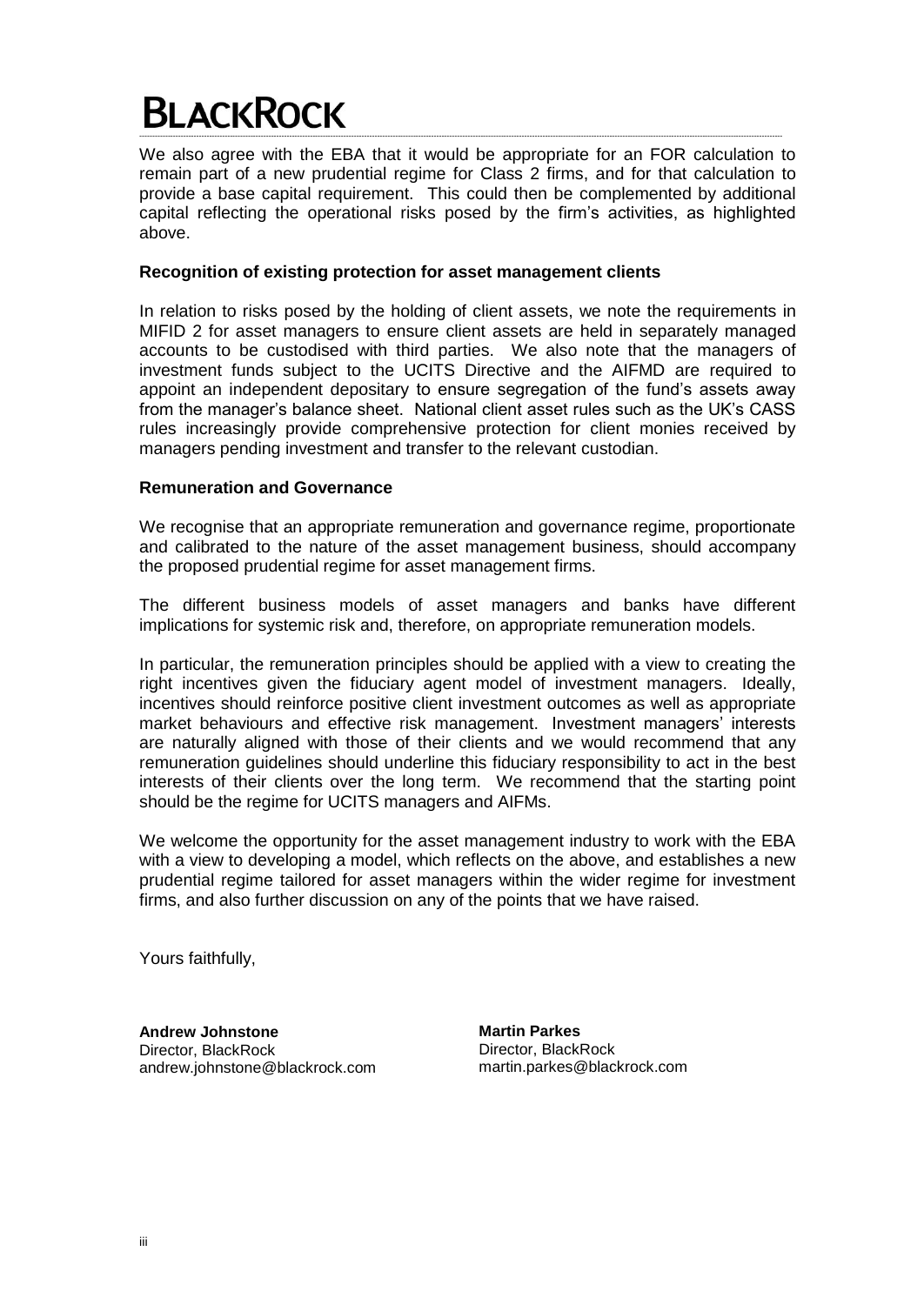**Question 1.** 

*What are your views on the application of the same criteria, as provided for G-SIIs and O-SIIs, for the identification of 'systemic and bank-like' investment firms? What are your views on both qualitative and quantitative indicators or thresholds for 'bank-like' activities, being underwriting on a firm commitment basis and proprietary trading at a very large scale? What aspects in the identification of 'systemic and bank- like' investment firms could be improved?*

We support the aims of the review to differentiate investment firms from firms that operate in a bank-like regime and to provide a different prudential framework than that set out in the current quidelines.

EBA/Op/2015/20 recognised that category 1 firms would be a small minority of MiFID firms with substantial undertakings which run 'bank-like' intermediation and underwriting risks at a significant scale. Such activities expose those institutions to credit risk, primarily in the form of counterparty risk, and market risk for positions taken on own account, be it for the purpose of external clients or not. The majority of investment firms, in particular asset managers, typically do not engage in these activities on their own account. Whereas banks own the assets and control the assets on their balance sheet (which are primarily funded through leverage) the AuM of asset managers belong to distinct asset owners, with the asset manager functioning as a highly constrained fiduciary on behalf of the asset owner. Asset managers do not therefore employ significant balance sheet leverage. The risk from leverage in portfolios managed by asset managers is a different risk which is borne by the asset manager's client and which is constrained by the terms of the client's mandate or the fund's objectives in the case of an investment fund. We also point the EBA to the ongoing work being conducted by the FSB and IOSCO to determine appropriate controls in relation to leverage in investment firms. It would not be appropriate to determine additional controls over leverage within funds until final recommendations have been reached by FSB and IOSCO.

The concept of segregation operated by investment firms creates a distinction from bank like organisations, which sets investment firms apart. Consequently, unlike banks, appropriately capitalised, managed and supervised asset management firms do not need to be rescued with taxpayer's money to prevent public harm when their businesses become unviable. There is no requirement to provide for a bank-like resolution regime as the current regulatory regime applicable to asset managers ensures that clients' assets and monies are appropriately segregated from the assets of the manager. Institutions running an agency based business model can, under a suitable and well-designed prudential framework, always be wound down in an orderly manner without external adverse effects.

Looking back over the past 30 years, we cannot find a single case of a large or complex manager exhibiting the operational problems that would constitute a systemic risk. We have included in Appendix A, a list of situations in which a firm or a fund that it manages has experienced a stress event. Most of the examples we can find are due to investment losses/performance issues, regulatory sanctions, reputational issues or organizational change/key personnel departures. Several cases involved large firms who experienced significant withdrawals of assets by dissatisfied clients. In these cases, all client redemptions were met (where funds were involved), and we are not aware of any instances where transferring assets, including OTC derivatives, has caused market disruption let alone a systemic risk event.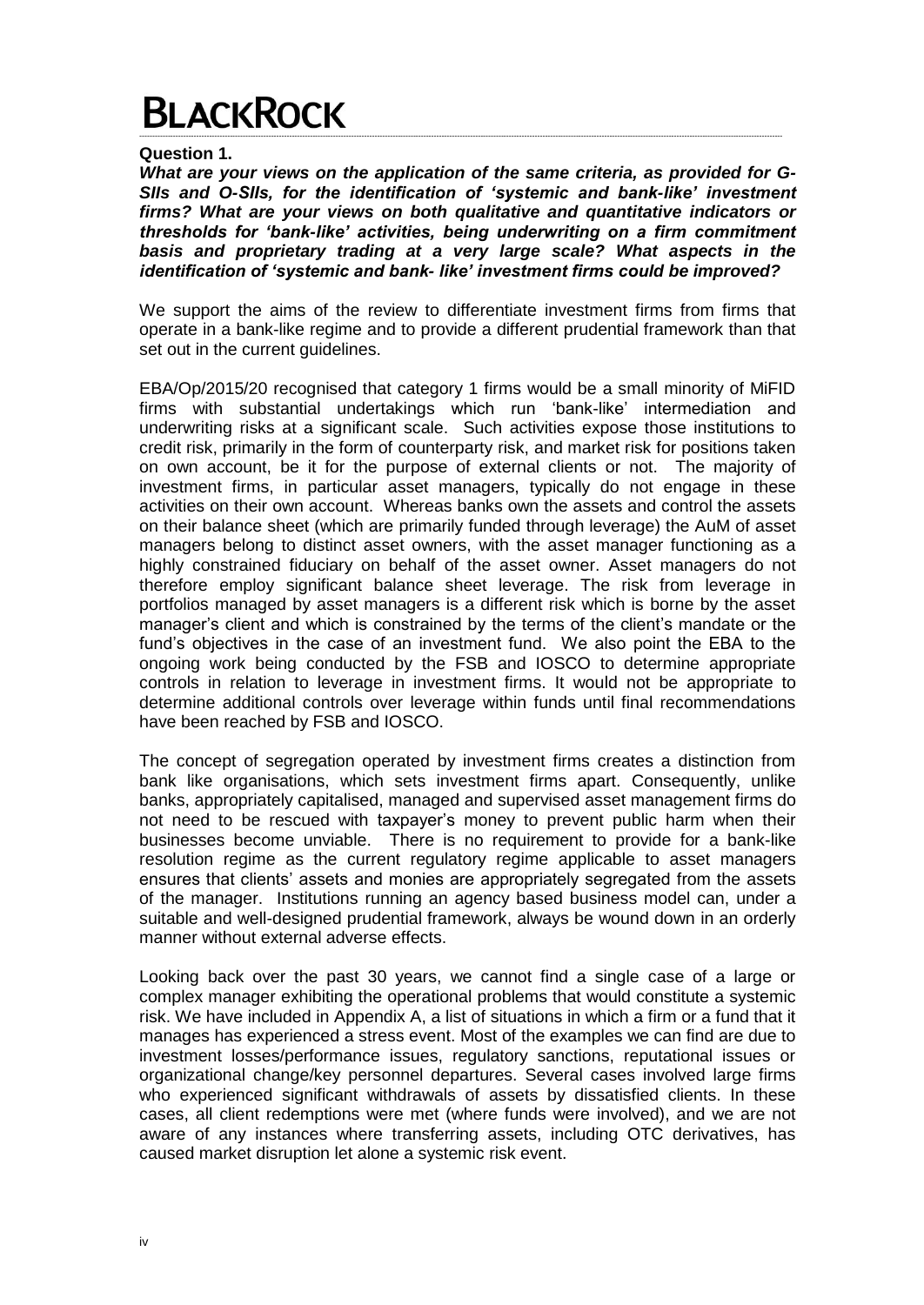We believe that continuing to apply the EBA's existing guidelines on O-SIIs and G-SIIs, which are designed to identify systemically important institutions, is the appropriate criteria by which to differentiate between entities that undertake bank-like activities and the majority of investment firms, including asset managers that do not. Firms that do not engage in bank like activities should not therefore fall into category 1 and we would welcome clarification of this analysis.

# **Question 2.**

# *What are your views on the principles for the proposed prudential regime for investment firms?*

With regard to the over-arching principles under paragraph 12 of the Discussion Paper, whilst in principle we welcome the views expressed on the specific requirements of investment firms, we would also make the following comments:

- In relation to Principle a) we would like to reiterate the point we made in response to Question 1 and note that an asset manager performing as a highly constrained fiduciary on behalf of the asset owner and not undertaking 'banklike' activities should not be considered 'systemic'. We believe that the systemic nature of any financial institution should be assessed on the basis of its own balance sheet activities and its business model and that asset managers do not therefore present a systemic risk.
- In relation to Principle b) we agree with the overall principle but we would reiterate the point we made in answer to question 1 that because the AuM of asset managers belong to distinct asset owners institutions running an agency based business model can be wound down in an orderly manner without external adverse impact on customers and markets. In addition, asset management activities are highly substitutable. Asset managers are not critical components of the financial system given that asset owners can always invest their money directly. Since the risks outlined in Principle b) are operational by their nature we would encourage the EBA to elaborate more clearly on the type of operational risks intended to be addressed by the new prudential regime.
- In relation to Principle c) we believe that it is important that when considering the risks different investment firms pose, the EBA distinguishes between cases where client money is recorded on the balance sheet of the investment firm as an asset and where it is not. Where investment firms do not hold client assets on their own balance sheet, e.g. because these assets are required to be legally segregated and held in custody with a separate depositary institution or custodian in the name of the firm's clients there should be not be a need to make provision for risks to clients. Such segregation requirements can also extend to client money, even when they are deposited in separate bank accounts, legally owned and operated by the investment firm. The potential failure of an investment firm complying with such a regime would therefore not impact the value of client assets since these would remain removed and free from creditor claims on the firm's own assets.
- In relation to Principle e) the EBA proposes that investment firms that pose more risk to customers and markets hold more capital than those that pose less risk. We reiterate that the reported AuM of asset managers belongs to distinct asset owners, asset managers, who run an agency-based business model, can be wound down in an orderly manner without external adverse impact on customers and markets. In addition, as stated above, in many cases client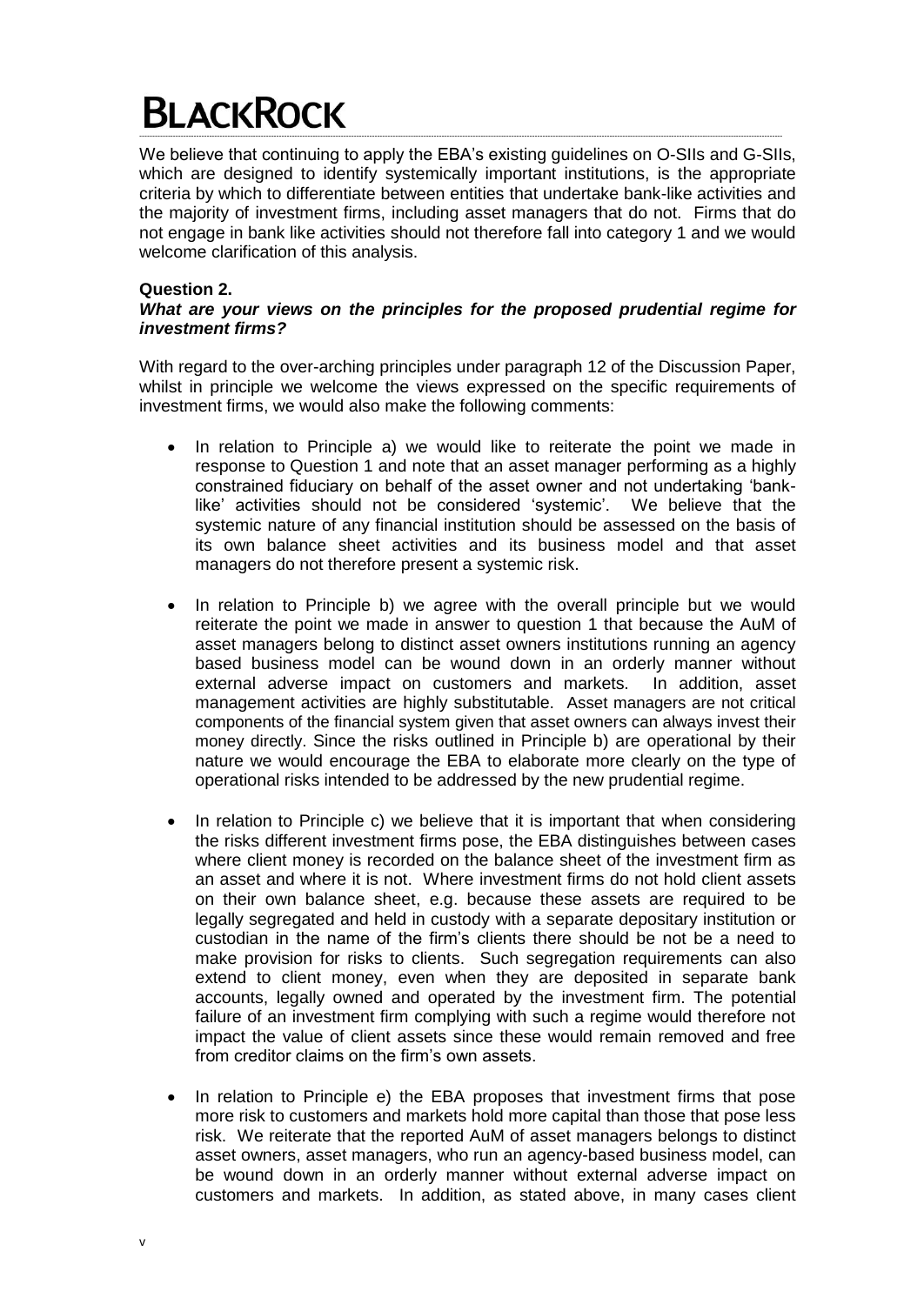assets and monies are not held on the investment firm's balance sheet. Consequently, and in relation to Principle f), we presently see no need for further capital requirements for commercial decisions made by firms in relation to their balance sheet exposures since we believe that there is existing legislation that specifically addresses these risks.

 However, we also understand that the EBA considers that some risks may not be fully addressed by existing legislation and would welcome more clarity on the points raised within paragraph 12 of the EBA Discussion Paper to better understand the proposed risk mitigation measures.

## **Question 3.**

*What are your views on the identification and prudential treatment of very small and non- interconnected investment firms ('Class 3')? If, for example, such class was subject to fixed overheads requirements only, what advantages and drawbacks would have introducing such a Class 3? Conversely, what advantages and drawbacks could merging Class 3 with other investment firms under one single prudential regime with 'built-in' proportionality have?*

In general, with regard to asset management firms whose core business is to manage portfolios on behalf of third-party clients, we support the move towards a proposed single prudential regime, which will cater for all investment firms, provided it recognises the need to build in proportionality.

Capital requirements and the subsequent prudential treatment of other investment firms should ensure primarily the ongoing operation of a going concern, in addition to the smooth transition and orderly wind down of a firm when it is no longer viable.

Class 3 investment firms in our view, by their nature tend to be small specialist businesses, whose business is to manage portfolios on behalf of third parties, and as such, in our opinion, any attempt to improve the existing prudential regime would be welcomed on a general basis, given the current regime is more suited to more bank like institutions. We do, however, recognise that a more complex regime could act as a significant barrier to entry for new market entrants if it significantly increases capital requirements and therefore have anti-competitive effects.

There is the potential prospect that changes to the FOR requirement in relation to class 3 firms might prove to be more burdensome than the current €50k requirement.

#### **Question 4.**

#### *What are your views on the criteria discussed above for identifying 'Class 3' investment firms?*

Please refer to our response to question 3 above.

#### **Question 5.**

# *Do you have any comments on the approach focusing on risk to customers (RtC), risk to markets (RtM) and risk to firm (RtF)?*

We welcome the EBA's attempt to devise a more realistic and reliable set of capital proxies (or "K-factors") to estimate the degree of firm-specific operational risk; however not all the proposed K-factors will be applicable to asset managers. More specifically, on the individual risk types identified in the Discussion Paper, we would note the following observations. We also set out additional comments in our response to Question 6 on the scope of definitions of both AuM and AuA.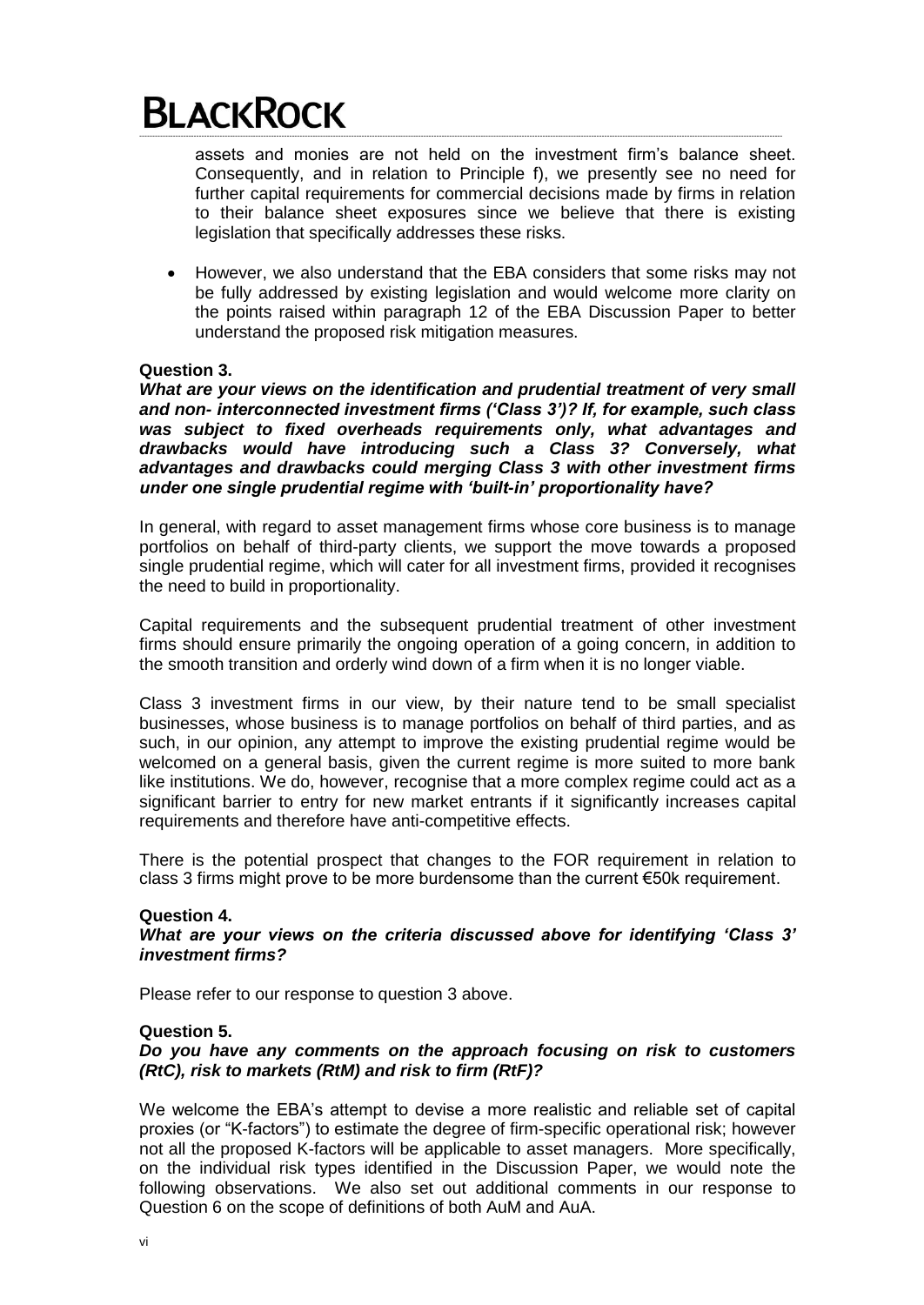## Risk to Customers (RtC)

While we believe that capital does have a role to play in the effective management of operational risk, we question the automatic link that being made between the size of a firm's AuM and the amount of capital it should be required to hold. We do not believe that a firm's AuM should simply be aggregated for the purposes of determining its capital. The Discussion Paper does not, however, provide sufficient detail on the scalars to be used in the proposed K-Factor approach for us to determine whether it will be an effective measure for managing the types of operational risk asset managers face. It is important that any new regime recognises the following:-

- the diversity and risks associated with the firm's business, the types of clients and strategies it manages;
- the firm's underlying processes such as the effectiveness of its management of operational risk and business continuity processes;
- the volume, type and agency nature of business a firm undertakes.

We would welcome the opportunity for the asset management industry to work with the EBA with a view to developing a model, which reflects on the above, and establishes a new prudential regime tailored for investment firms.

We also note that at present there is no harmonised definition of AuM within existing European legislation. We believe that it would be beneficial for the EBA to provide one as part of their review of a new prudential regime for investment firms, especially so as to avoid the risk of double counting of assets.

In terms of the following K-factors assets under advice (ASA), assets safeguarded and administered (ASA), client money held (CMH) and liabilities to customers (LTC) we believe that the same principles highlighted in relation to AuM above, would also be relevant, and the following areas should equally be considered:-

- the diversity and risks associated with the firm's business, the types of clients and strategies it manages;
- the firm's underlying processes such as the effectiveness of its management of operational risk and business continuity processes;
- the volume, type and agency nature of business a firm undertakes.

#### Risk to Markets (RtM)

As investment firms offering third-party portfolio management services to clients, the agency nature of asset managers precludes them from dealing on their own account. Consequently, the proposed "K-factor" of proprietary trading activities (PTA) would be minimal for asset managers and be limited to relatively short terms capital commitments such as the provision of seed capital to assist in the launch of new funds.

#### Risk to Firms (RtF)

We understand this third risk type is aiming to capture any potential residual risk that has not been addressed by the RtC or RtM "K-factors". As investment firms offering portfolio management services do not typically employ their own balance sheet to takeon market exposures – with a number of negligible exceptions for example seed capital funding – firms remain relatively immune to adverse market price movements, counterparty defaults and/or credit downgrades, as exemplified in paragraph 47 of the Discussion Paper. These risks are borne directly by the firms' investor clients and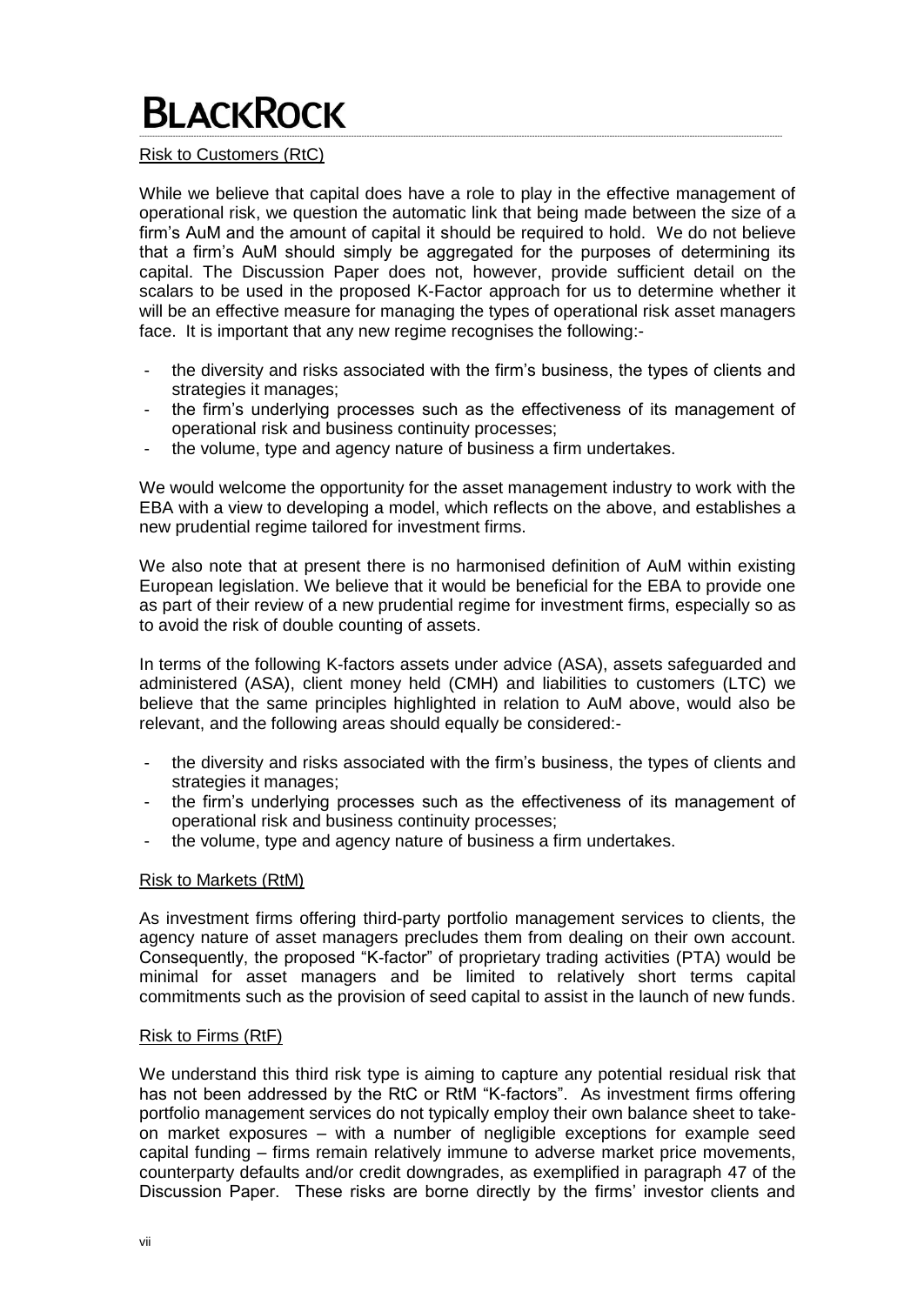prudently managed by the investment firm in line with existing EU securities law requirements.

We would also support the views within paragraph 48 of the Discussion Paper, that firms should not be required to apply any additional RtF uplift factor because any relevant risks will already have been captured either through the K-factor approach (or through an appropriate fixed overhead requirement designed to support an orderly wind-down process).

## **Question 6.**

**What are your views on the initial K-factors identified? For example, should there be separate K-factors for client money and financial instruments belonging to clients? And should there be an RtM for securitisation risk-retentions? Do you have any suggestions for additional K-factors that can be both easily observable and risk sensitive?**

We recommend that the EBA provide a set of clear definitions if the factors are planned for use within the calculation of capital requirements, as discussed in response to question 5 above.

The definition of these factors and their calibration would have to be further specified and cannot be based on the size of the assets alone. Equally any linear correlation or relationship should not be a basis for any calculation of capital, i.e. the higher the value of assets under management, the more capital has to be held, for the reasons set out above. There are specific requirements for AuM in both the UCITS Directive and AIFMD but do reflect the specific nature of investment funds and do require amendment (e.g, to avoid double counting) before being applied to the totality of assets managed by the firm.

As referred to in question 5, we believe the following should be considered in relation to the k factors:-

- the diversity and risks associated with the firm's business, the types of clients and strategies it manages;
- the firm's underlying processes such as the effectiveness of its management of operational risk and business continuity processes;
- the volume, type and agency nature of business a firm undertakes.

#### Assets Safeguarded and Administered (ASA) and Client Monies (CMH)

As asset managers are generally employed to provide discretionary portfolio management, there will be relatively few instances in the asset management universe where the sole service is the provision of the MiFID service of investment advice as opposed to the provision of discretionary portfolio management. Even where investment advice as defined in MiFID (where there is not discretion to execute deals on behalf of clients) is the only service provided we note that the same comments apply in relation to segregation of client assets as for assets under management.

These assets and monies are typically segregated into separate cash accounts with a credit institution and subject to specific oversight and monitoring standards.

Specific rules are already in existence via the UCITS/AIFM cash monitoring rules, which would render these types of clients' assets subject to suitable regulation and control.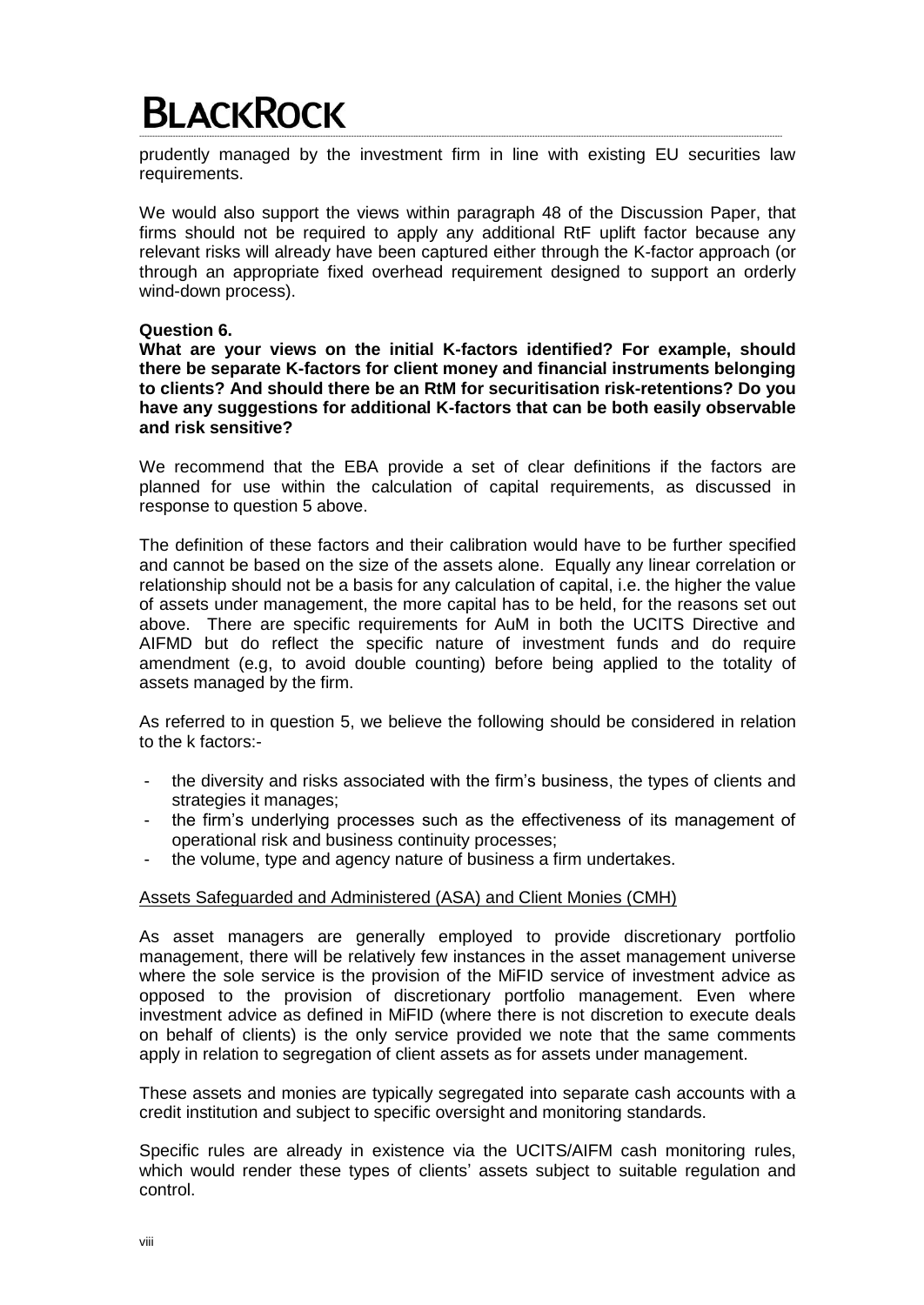As such, where client money is legally segregated and duly monitored by the depositary/custodian (including any sub-custodians in the chain of custody), there is little rationale to justify related capital add-ons for client compensation purposes. Where client money is in fact accounted for as an asset of the investment firm itself and recorded as a debit *vis-à-vis* clients, there are grounds for calibrating a firm's capital requirements accordingly.

The inclusion of client monies in the new regime in our view will require further consideration of whether client monies are deemed to sit on a firm's balance sheet (and thus form part of the assets for insolvency). Using client money as a k-factor, will lead to very different impacts on capital depending on whether it is deemed to be held on or off the balance sheet.

Our understanding is that client money may be accounted differently across jurisdictions, and that there may be instances where it is recorded as an "asset" on the investment firm's balance sheet at national level, for example, where it is held in a common bank account together with the firm's own funds. In this regard, it is important to distinguish instances where client money is recorded on the balance of the investment firm as an asset, compared to situations where it is not.

## Securitisation Risk Retentions

Securitised instruments may be invested into by asset management firms in executing their investment mandates, in line with regulation and with clients' specific risk tolerances. The latter activity should therefore be appreciated in light of the agency business model asset managers operate and would therefore not call forth specific capital charges. Where a firm holds risk retention (a typical example would be as a sponsor of a CLO arrangement), the instruments issued by the securitisation would be treated no differently from any other asset held on the firm's balance sheet. In our view, it is neither necessary nor appropriate to design specific scalars in relation to securitisations. The key issue should be a requirement for the manager to maintain the relevant exposure for risk alignment purposes.

# **Question 7.**

## *Is the proposed risk to firm 'up-lift' measure an appropriate way to address the indirect impact of the exposure risk a firm poses to customers and markets? If not, what alternative approach to addressing risk to firm (RtF) would you suggest?*

We support the views within paragraph 48 of the Discussion Paper, that firms should not be required to apply any additional RtF uplift factor because any relevant risks will already have been captured either through the K-factor approach (or through an appropriate fixed overhead requirement designed to support an orderly wind-down process). We assume the RtF factor would also capture any activity based risks identified that may not fall into either the market or customer risk categories. Clarification would be required as to the representative scaler used, and the impact this would have on capital.

# **Question 8.**

*What are your views on the 'built-in' approach to delivering simpler, proportionate capital requirements for Class 3 investment firms, (compared to having a separate regime for such firms)?*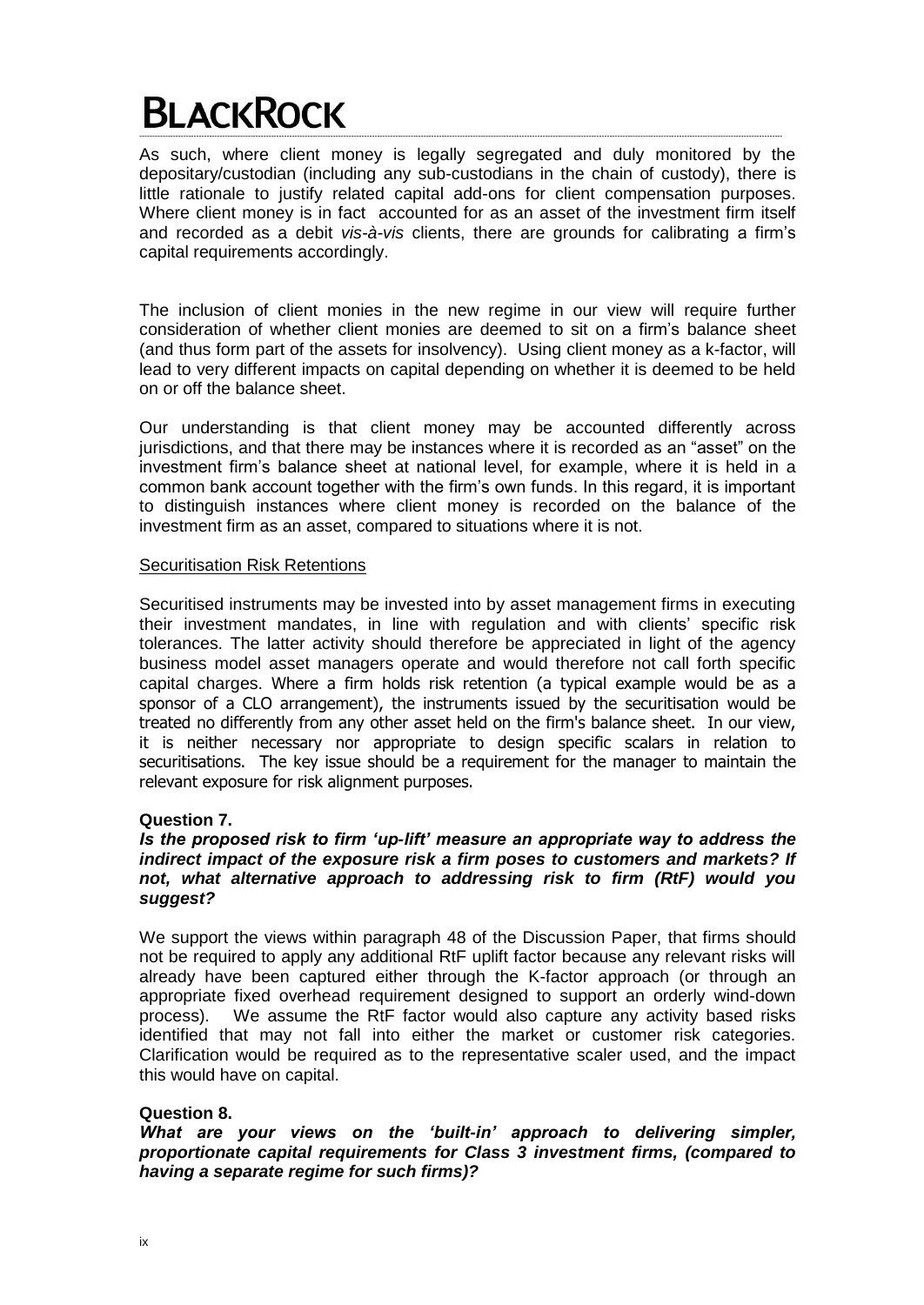Please refer to our responses in relation to class 3 firms as set out in our response to question 3.

## **Question 9.**

# *Should a fixed overhead requirement (FOR) remain part of the capital regime? If so, how could it be improved?*

We believe that it would be appropriate for an FOR calculation to remain part of a new prudential regime and for that calculation to provide a base capital requirement for Class 2 firms. It may not however be a proportionate response for Class 3 firms, and further analysis, on the impact on the cost to capital for smaller firms, should be carried out. Over and above which, there should be a recognition of a firm's activities and associated operational risks, which should reflect upon, amongst others, the areas we have highlighted in our responses to question 5.

Any improvements could come from any of the following:-

- Further defining fixed overheads to provide clarity on the values used;
- Any potential exemptions from fixed overheads;
- The ability to disapply certain factors for firms operating an agency business model, and / or for smaller firms.

#### **Question 10.**

## *What are your views on the appropriate capital requirements required for larger firms that trade financial instruments (including derivatives)?*

This question pre-supposes, that only large firms trade in financial instruments, and who are therefore bank-like in their operations. In general the question is not relevant to asset managers as they do not trade financial instruments on their own account.

#### **Question 11.**

## *Do you think the K-factor approach is appropriate for any investment firms that may be systemic but are not 'bank-like'?*

We support a new regime that is specifically tailored to the risks that investment firms might pose and experience, rather than the continued application of the current legislation within the CRD regime, which is mainly driven by requirements that are solely designed for banks.

The source of any new regime in our opinion should be driven by an assessment of the risks faced by any investment firm and any inherent risk driven from / found in its business model, no matter what the size. As noted above the agency model of asset managers should mean that they should not be treated as systemic.

#### **Question 12.**

#### *Does the definition of capital in the CRR appropriately cater for all the cases of investment firms that are not joint stock companies (such as partnerships, LLPs and sole-traders)?*

In our view, the CRR can be overly complicated and confusing at times, culminating in a number of different interpretations. The current rules tend to be difficult to apply, resulting in increased complexity and difficulty in establishing defined processes for reporting purposes.

As stated in previous responses, the CRR is designed more for banks and banking activities, which in itself can drive any firm's confusion in digesting the legislation. Any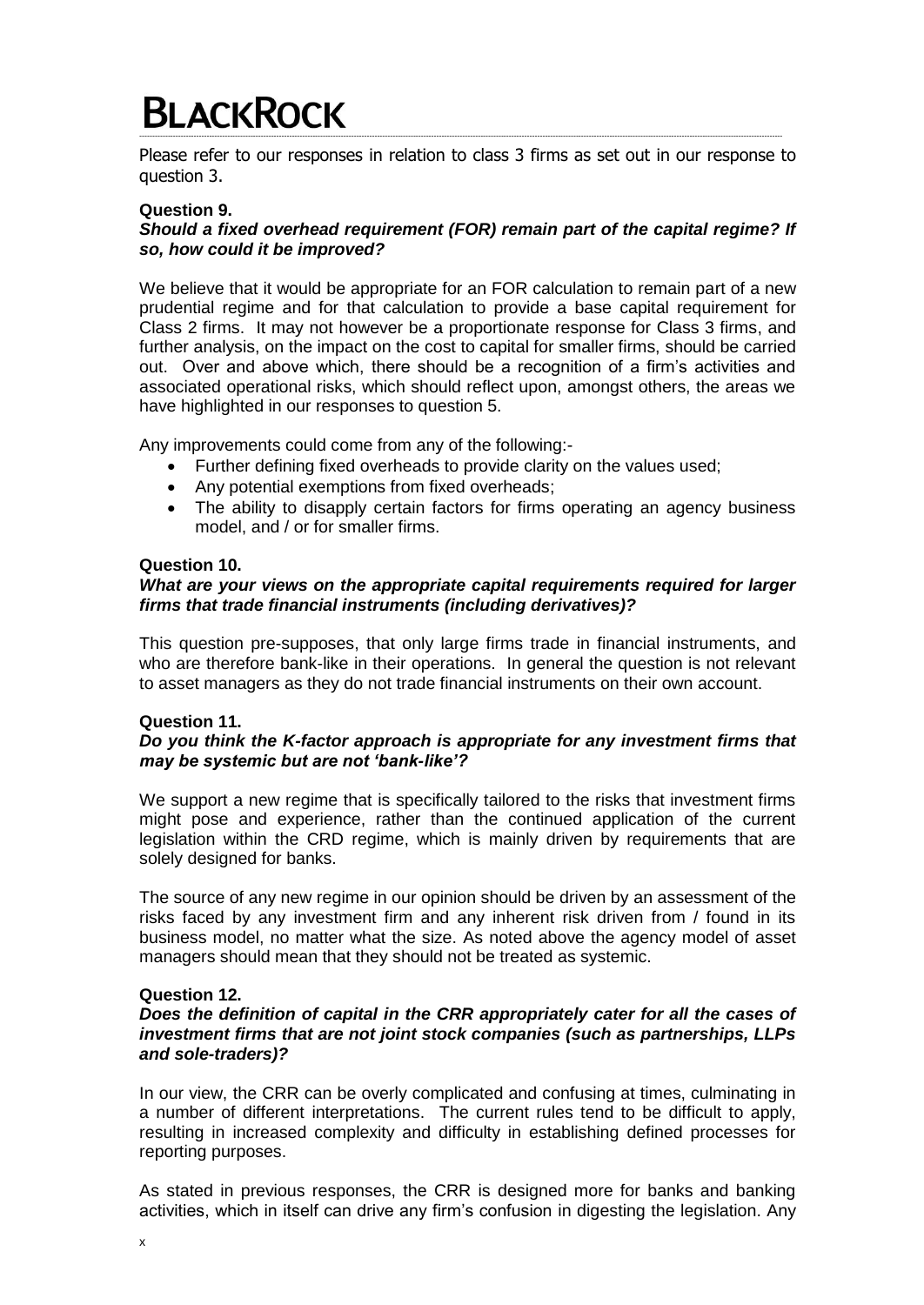regime should provide a clear definition and application of the specific elements of capital that any investment firm should hold. Equally, the new regime should also have the capability of easy application across all investment firms.

We believe, the current rules which apply to all firms, including non-joint stock companies, are complex and difficult to apply, particularly in the context of firms that are established using structures other than company structures

## **Question 13.**

## *Are the cases described above a real concern for the investment firms? How can those aspects be addressed while properly safeguarding applicable objectives of the permanence principle?*

We would in general support the view specified in paragraph 85 of the discussion paper, namely that any provision relating to the definition and the quality of capital also needs to be capable of being applied to investment firms that do not have one of the legal form(s) specified in the relevant accounting directives that apply to limited companies.

We agree these cases are a concern, however we believe that the methodologies outlined in the discussion paper, in particular the k factors, seek to resolve these concerns. We would once again draw the EBA's attention to our response to question 5.

# **Question 14.**

## *What are your views on whether or not simplification in the range of items that qualify as regulatory capital and how the different 'tiers' of capital operate for investment firms would be appropriate? If so, how could this be achieved?*

Whilst we recognise the current legislation and articles within the CRR, which define regulatory capital, we recognise there is a compelling case for simplification of the range of items qualifying as regulatory capital and the tiering of capital instruments for investment firms. It is our belief that a large number of investment firms will have a very simple capital structure. As the discussion paper has highlighted, such firms typically structure their regulatory capital as CET1 shares, partnership contributions, and potentially some subordinated T2 debt.

It would therefore be helpful if the regulatory capital rules applying to asset managers focused on the core requirements for instruments of that nature to be eligible for treatment as CET1 or T2 capital and drafted simplified rules accordingly.

#### **Question 15.**

## *In the context of deductions and prudential filters, in which areas is it possible to simplify the current CRR approach, whilst maintaining the same level of quality in the capital definition?*

In accordance with paragraph 94 of the discussion paper, we support the view that the CRR places too much focus on the accounting values of capital, and thereby can limit the ability to allow the use of 'Prudential' like filters, where the accounting values of certain items may be adjusted for the purpose of Prudential Regulation, rather than for any meaningful reason.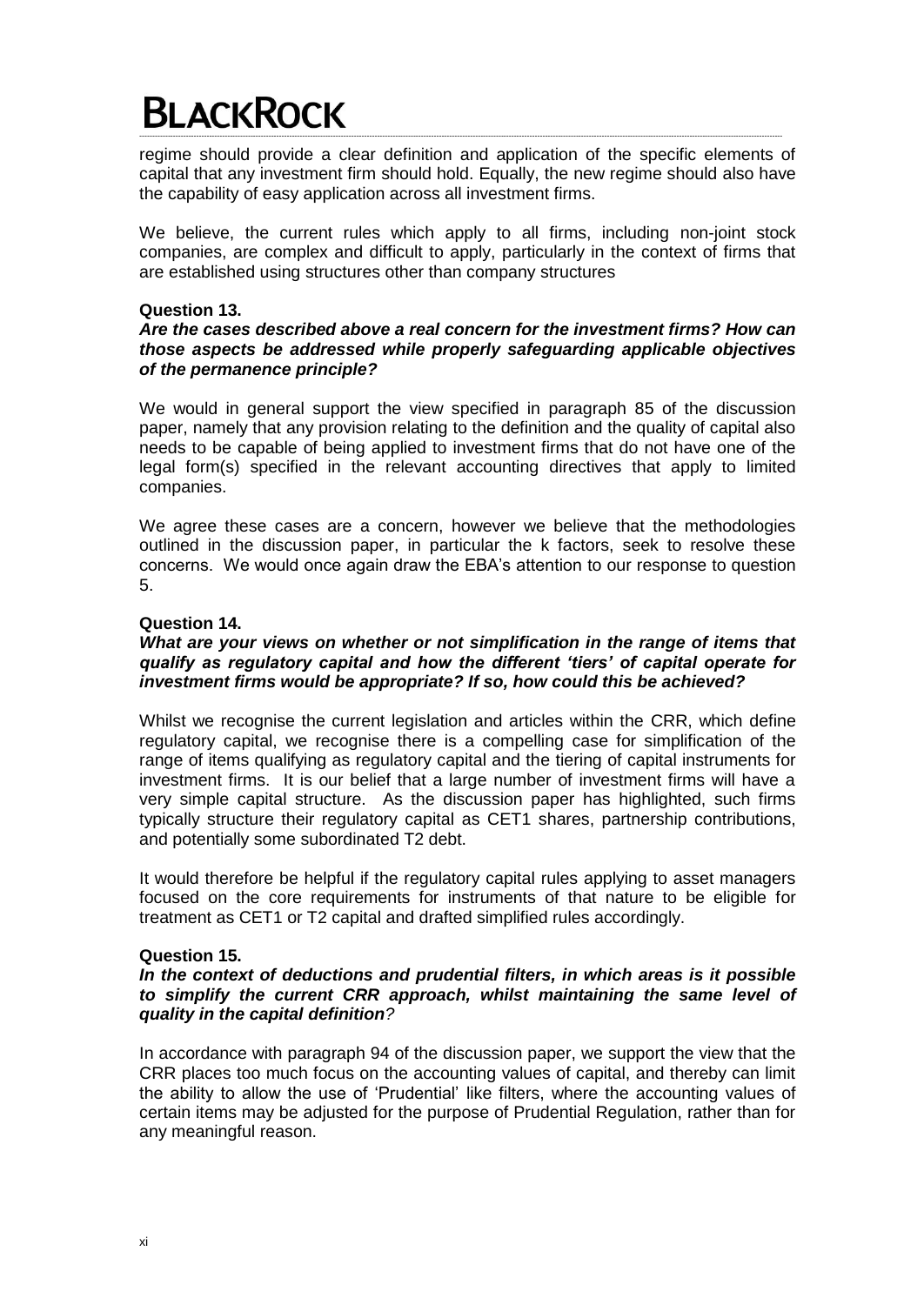Examples of where this could have an impact on investment firms and where there would be merit in simplifying the rules relate to:-

- the treatment/application of revenue recognition where elements of income can be correctly netted off within expenditure;
- the treatment/application of retrocessions:
- the treatment/application of lease accounting.

All of the above can have varying degrees of impact on the quality of capital for investment firms

Simplification could be achieved by providing clarity on how these examples could be or should be applied to firm's capital.

#### **Question 16.**

#### *What are your views overall on the options for the best way forward for the definition and quality of capital for investment firms?*

Based on the two options suggested within paragraphs 97 and 98 of the EBA discussion paper, we would support a methodology placing focus on a more simple and clear definition, ensuring that within any solution:

- focus is placed on the key drivers and risks for the industry;
- focus is placed on the specific business activities of the firm;
- there is elimination/removal of non-attributable elements not evidenced in investment firms.

Specifically we would look for capital to be based on the tangible assets of the firm, supported by robust liquidity rules.

#### **Question 17.**

#### *What are your views on the definition of initial capital and the potential for simplification? To what extent should the definition of initial capital be aligned with that of regulatory capital used for meeting capital requirements?*

We make the following observations with regard to the definition of initial capital and the potential for simplification:-

- We would support the view in paragraphs 99 to 111 of the discussion paper, related to the definition of 'initial capital' to examine any alternatives for simplification, so that it is aligned with the definition of capital recognised as own funds on an ongoing basis. Any alternatives should look to align the current legislation across MiFID and CRD investment firms. This would in our view provide some consistency and assist any ongoing harmonisation of regulatory requirements, with any such changes also making it easier for firms and supervisors;
- We recognise that an element of change would result, forcing the holding of higher initial capital values for some firms; given little change has been applied for some 20 years, and, as the discussion paper states, has not changed since they were set within the original CAD legislation;
- We support the observation that there are currently a mix of activities (specifically covering MiFID services) that are not covered by certain articles within the CRD and that having a base level of capital would simplify the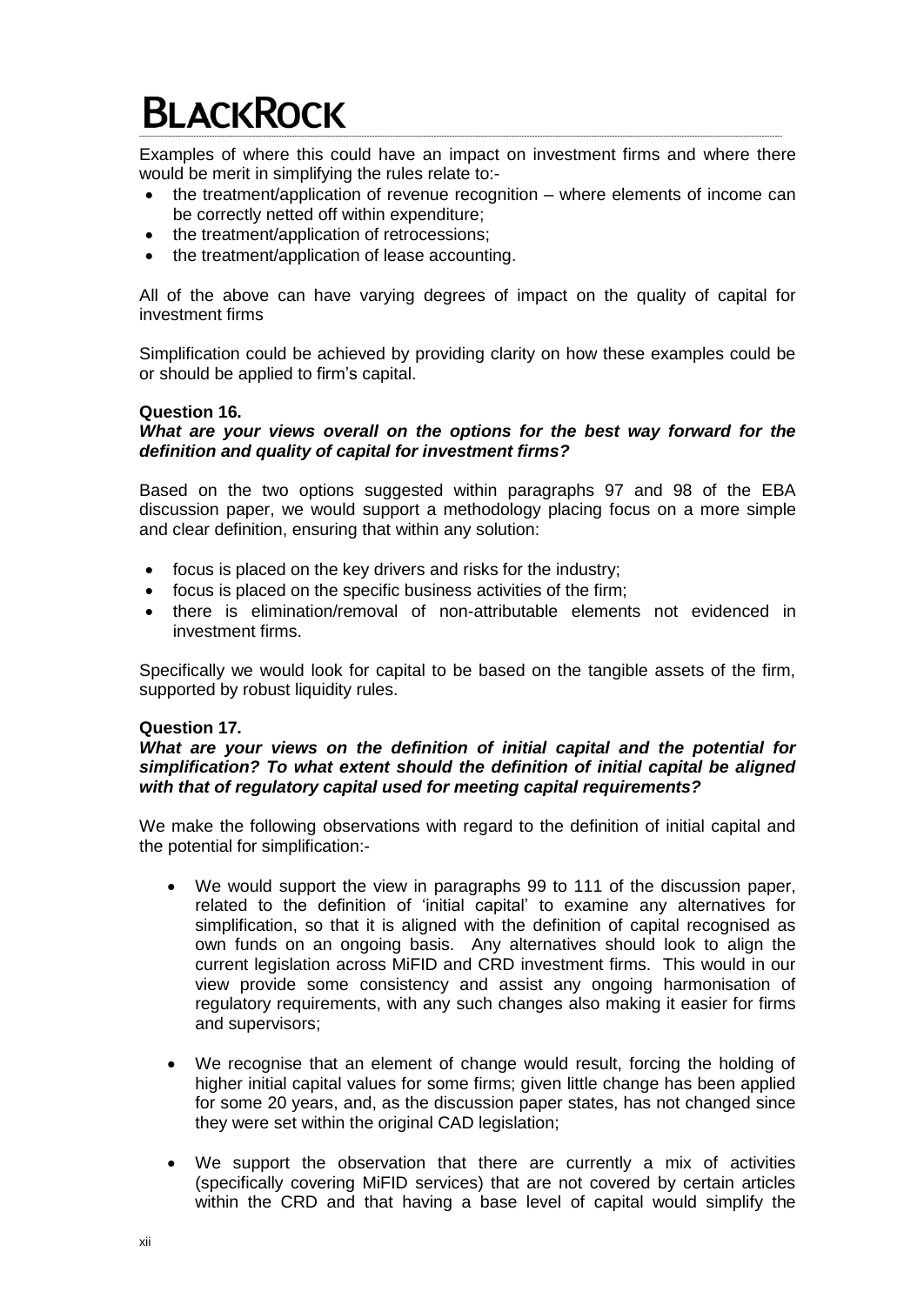'starting position' for all firms, given the diverse nature, size and business models which in theory be addressed by the relevant categorisations or k factors that any new regime would introduce.

#### **Question 18.**

*What aspects should be taken into account when requiring different levels of initial capital for different firms? Is there any undesirable consequence or incentive* **that should be considered?**

We believe that the initial capital requirement should be set at a level at which is not a barrier to new market participants entering the market.

## **Question 19.**

What are your views on whether there is a need to have a separate concept of eligible capital, or whether there is potential for simplification through aligning *this concept with the definition of regulatory capital used for meeting capital requirements?*

As stated in the response to previous questions, we support simplification of the prudential regime across the asset management industry, and would question the requirement for the maintenance of a separate concept for eligible capital. In moving to a more unified definition of regulatory capital, based on own funds for all purposes, would result in a more simplified and intuitive prudential regime. We again would highlight the re-examination of eligible capital calculations, for the following reasons:-

- Existing legislation within the CRR is overly complicated;
- Providing further clarity on the definition and impact of both the tiers of capital and qualifying holdings, would as a result also be of value.

Note - The term eligible capital is used for meeting three specific types of requirement: the fixed overheads requirement in Article 97 of the CRR, the large exposures regime in Part Four of the CRR, and for qualifying holdings outside the financial sector in Title III or Part Two of the CRR.

## **Question 20.**

## **Do you see any common stress scenario for liquidity as necessary for investment firms? If so, how could that stress be defined?**

As a general comment we note that as asset managers operate using an agency model it is important to differentiate between liquidity stress testing carried out on portfolios they manage for clients and liquidity on the asset manager's balance sheet. At European level we draw the EBA's attention to the liquidity management and stress testing requirements which exist under AIFMD and the UCITS directives. Stress testing this part of the manager's activities does not need to be replicated for the purposes of assessing liquidity risk on the manager's own balance sheet. Rather a more limited approach to stress testing of operational risk to which the manager's balance sheet is exposed is needed for investment firms which act as agent.

We would support the view that there should be common stress scenarios for liquidity. There are currently a number of key factors we believe should be considered in the identification of common stress scenarios for liquidity as follows:-

 individual operating business model of the firm and the business activities they undertake;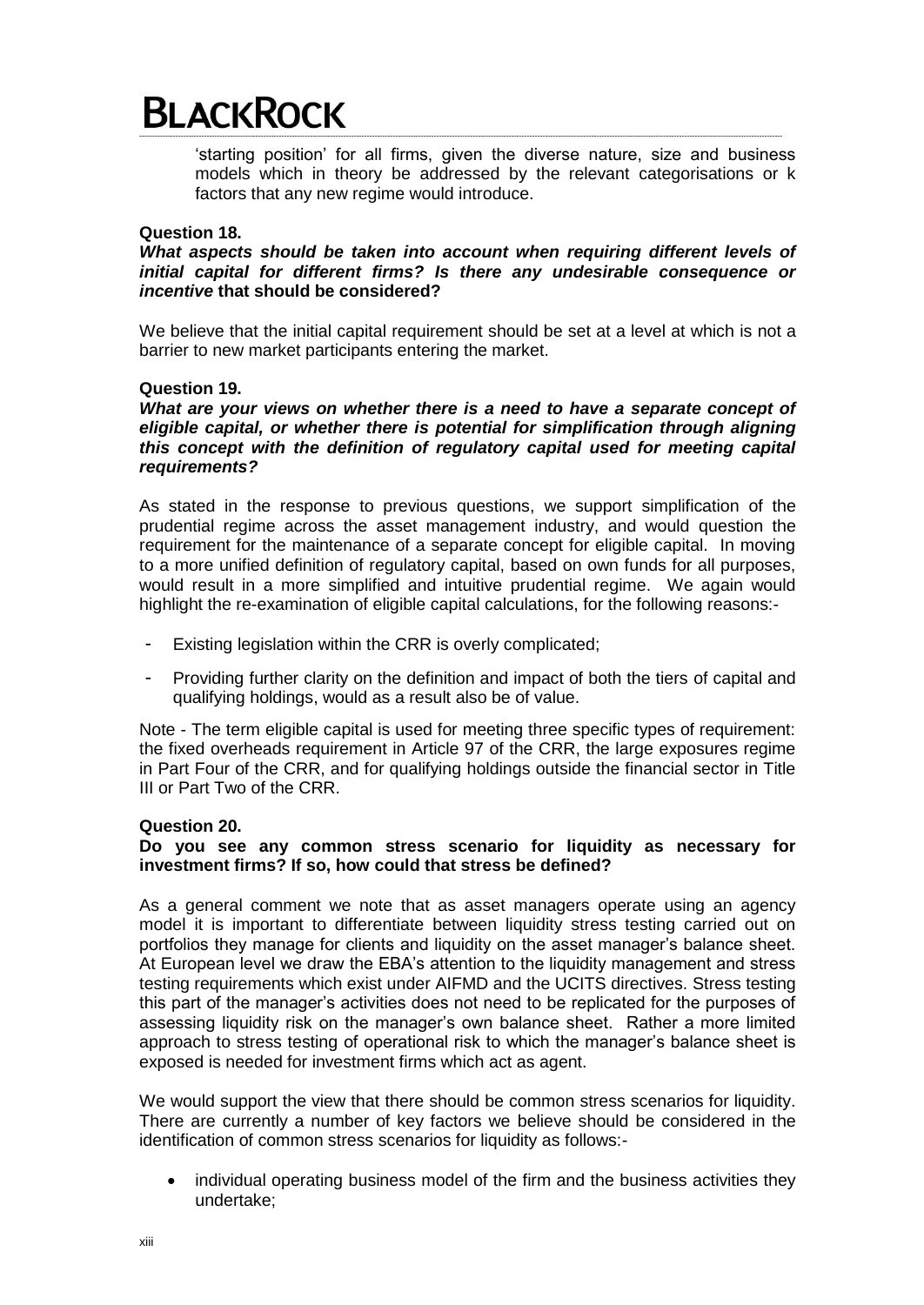- the content of the balance sheet (to a certain degree);
- the regulatory environment itself.

These are already reviewed and considered as part of the current Pillar 2 processes firms undertake.

Common stress scenarios should include activities that are viewed as the main drivers of liquidity. These could include, but not be limited to, the following simple and measureable examples for asset managers:-

- review the impact of debtors not paying say for three months as a proxy (focussing on the non-automated payments received by firms, which could vary by business activity;
- review the impact of a large operating event  $-$  e.g. a large fraud;
- review the impact of market based events, e.g. using client monies, if proprietary trading exists.

# **Question 21.**

*What is your view on whether holding an amount of liquid assets set by reference to a percentage of the amount of obligations reflected in regulatory capital requirements such as the FOR would provide an appropriate basis and floor for liquidity requirements for 'non-systemic' investment firms? More specifically, could you provide any evidence or counter-examples where holding an amount of liquid assets equivalent to a percentage of the FOR may not provide an appropriate basis for a liquidity regime for very small and 'noninterconnected' investment firms?*

In our view, using methodology based on FOR is a sensible starting position. Given our understanding that this should represent wind up costs we consider that this would be adequate for the range of investment firms currently within the industry. Examining further the outputs from the scenarios highlighted in our response to question 20, we consider the following could be used a proxy:

- review the impact of debtors not paying say for three months as a proxy focussing on the non-automated payments received by firms, which could vary by business activity;
- review the impact of a large operating event  $-$  e.g. a large fraud;
- review the impact of market based events, e.g. using client monies, but only if proprietary trading exists or where there is no segregation of client assets.

# **Question 22.**

#### *What types of items do you think should count as liquid assets to meet any regulatory liquidity requirements, and why? (Please refer to Annex 4 for some considerations in determining what may be a liquid asset).*

Given the definitions and requirements specified within the EU UCITS and AIFM frameworks, we would offer the following examples of liquid assets which would meet any regulatory requirements. The time limit generally on these assets will be of a short term nature, e.g. one month in duration:-

- on balance sheet liquidity resources, typically of a short term nature, e.g. one month;
- cash at bank or cash investments readily available for conversion into cash for use in a short period of time – currently under the LCR for banks, cash held for a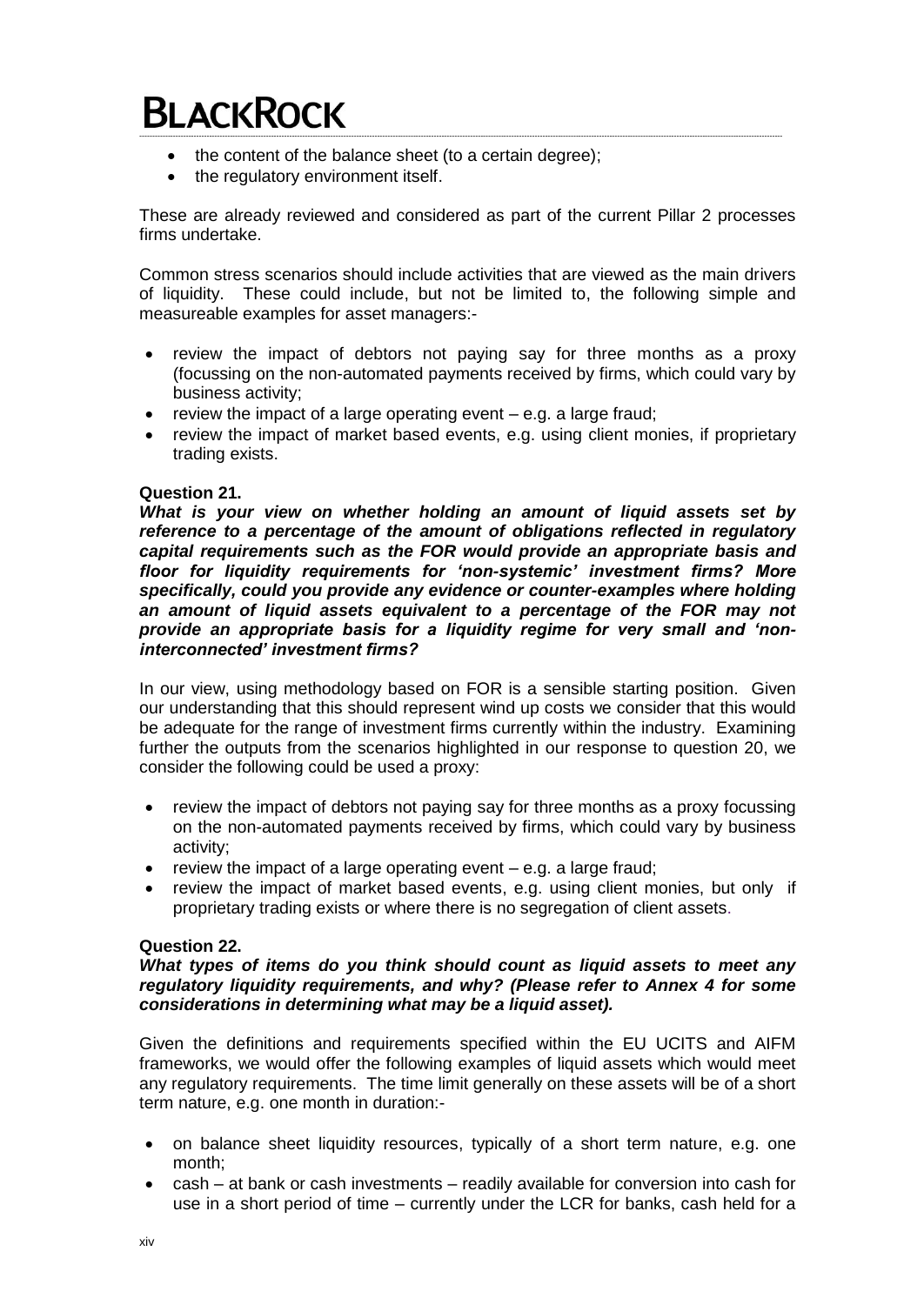short period of time is not considered a liquid asset, however in the asset management industry, cash, provided cash is held by a bank in an OECD jurisdiction this can be classified as liquid assets;

- cash invested in sovereign securities;
- potential group credit facilities, in the case of investment firms part of larger groups;
- committed facilities provided by third parties.

## **Question 23.**

*Could you provide your views on the need to support a minimum liquidity standard for investment firms with the ability for competent authorities to apply "supplementary" qualitative requirements to individual firms, where justified by the risk of the firm's business?*

In our view, it makes sense to ensure that any minimum liquidity requirement is tailored to the relevant firms' business models and business activities, including any wind down requirements. The standard should take into account the risk to the firm liquidity levels, including any stress testing carried out through existing Pillar 2 calculations.

We also believe it appropriate that authorities should have the ability to apply supplementary requirements where they believe there are deficiencies in the firm's reviews of its activities and risks.

## **Question 24.**

## *Do you have any comment on the need for additional operational requirements for liquidity risk management, which would be applied according to the individual nature, scale and complexity of the investment firm's business?*

We emphasise the importance of differentiating between liquidity risk management that needs to be applied to an investment firm's balance sheet and liquidity risk management applied to the funds that an asset manager manages. Open-ended investment funds are designed to offer their investors the ability redeem their holdings at the current market price – asset managers do not guarantee a redemption price for investors<sup>1</sup>.

Essentially, market liquidity is not the same as fund redemption risk and the critical missing component is liquidity risk management. Liquidity is not a new risk, and liquidity risk management is not a new practice. Fund managers take a variety of factors into consideration in managing funds. These factors include the asset class and the market conditions for that asset class, the tools available to a specific fund, the fund redemption terms, and the underlying investors and their behaviour.

BlackRock has consistently advocated for expanding the toolkit for managing liquidity in funds and for raising the bar on liquidity risk management industrywide. In September 2014, we published a *ViewPoint* highlighting the different tools available in various jurisdictions.<sup>2</sup> We recommended that securities regulators provide the maximum flexibility to fund managers to be able to address whatever events might occur in the future. We continue to believe this is key to successful risk management

This is also the case for money market funds following the recent agreement on the EU's Money Market Fund<br><sup>1</sup> This is also the case for money market funds following the recent agreement on the EU's Money Market Fund Regulation. Guaranteed funds rely on a guarantee provided from wither a bank or an insurance company and the risk of this guarantee does not sit on the manager's balance sheet.

<sup>2</sup> BlackRock, *ViewPoint*, Fund Structures as Systemic Risk Mitigants (Sep. 2014), available at [https://www.blackrock.com/corporate/en-us/literature/whitepaper/viewpoint-fund-structures-as-systemic-risk](https://www.blackrock.com/corporate/en-us/literature/whitepaper/viewpoint-fund-structures-as-systemic-risk-mitigants-september-2014.pdf)[mitigants-september-2014.pdf](https://www.blackrock.com/corporate/en-us/literature/whitepaper/viewpoint-fund-structures-as-systemic-risk-mitigants-september-2014.pdf) (Fund Structures *ViewPoint*).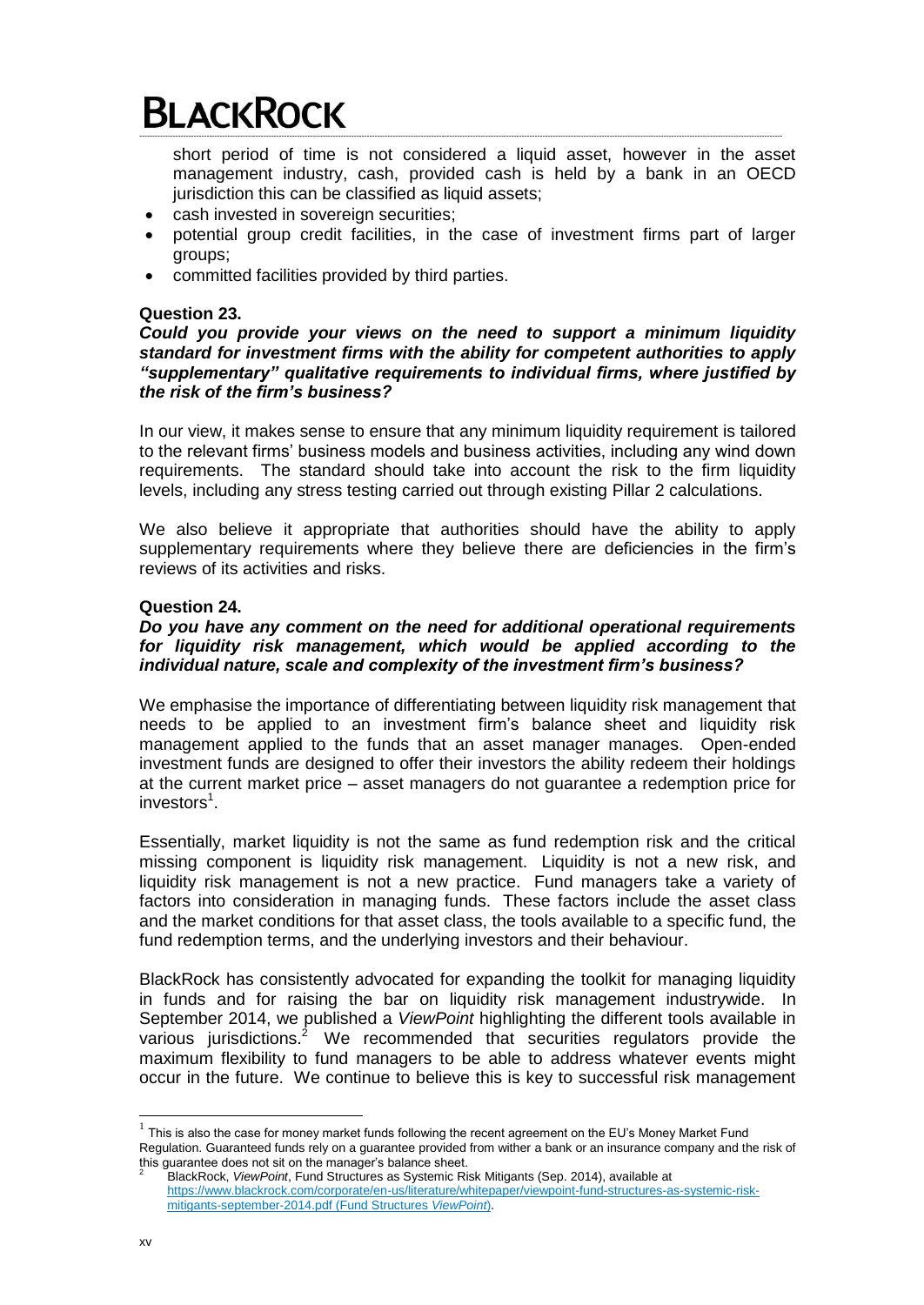and the ability to navigate future crises. Likewise, we recommended ensuring that there are high standards for liquidity risk management by funds. Indeed, many regulators around the world have already taken steps to ensure these high standards are in place. Given that each fund is a legally separate entity, we continue to recommend focusing on the risk characteristics and risk management of each fund rather than trying to lump disparate funds together. In January 2017, the FSB issued policy recommendations for activities in asset management, which included nine recommendations focused on liquidity risk management in open-end funds. The recommendations focus on enhancing information transparency and disclosure, expanding the liquidity toolkit for funds where necessary, and fund liquidity stress testing.

We recommend that the EBA look further into the drivers behind what can cause stress within liquidity before applying additional operational requirements. We offer the following examples which supervisors may wish to take into account:-

- the levels of controls and their robustness in general in measuring operational risk events;
- any specific regulatory requirements that may exist, eg requirements around client monies;
- any specific bespoke arrangements that may exist within an organisation.

Additional operational requirements could also be examined via the controls and governance investment firms will include in their Governance and Controls Framework, whereby the measurement, monitoring, usage and allocation of liquidity could include:-

- Ongoing monitoring of cash positions;
- Forecasting liquidity;
- Stress testing of liquidity requirements:
- Identification of potential liquidity shortfall;
- Contingency funding plan;
- Governance of (i) liquidity usage and (ii) Liquidity Policy.

#### **Question 25.**

#### *What are your views on the relevance of large exposures risk to investment firms? Do you consider that a basic reporting scheme for identifying concentration risk would be appropriate for some investment firms, including Class 3 firms?*

The use of measures around client monies and trading books may be not relevant to many investment firms such as asset managers. As stated in previous responses, we would support a clear reporting scheme for the identification of concentration risk, given that any investment firms could experience these from a variety of sources. Any firm, regardless of size will naturally review and be aware of their large exposures as part of any normal business activities. The application of any such regime should provide resolution to the key objective of reporting these values.

#### **Question 26.**

## *What are your views on the proposed approach to addressing group risk within investment firm-only groups? Do you have any other suggested treatments that could be applied, and if so, why?*

We believe that the existing consolidation rules and the availability of waivers as appropriate are sufficient for these purposes.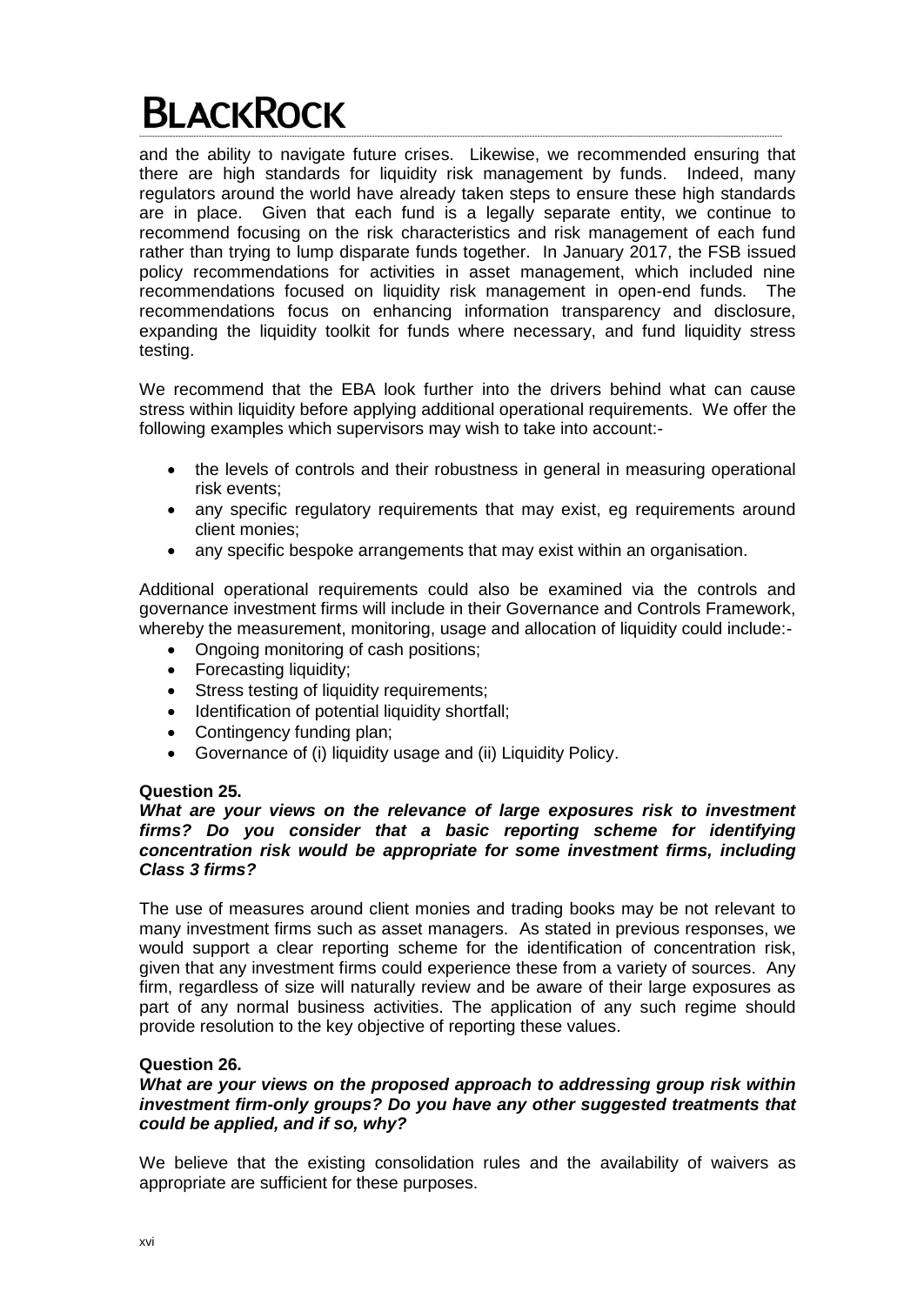In this context, we agree with the views presented in Section 4.4.2.

#### **Question 27.**

*In the case of an investment firm which is a subsidiary of a banking consolidation group, do you see any difficulty in the implementation of the proposed capital requirements on an individual firm basis? If so, do you have any suggestion on how to address any such difficulties?*

As we are not a subsidiary of a bank, the above does not impact us.

## **Question 28.**

*What other aspects should the competent authorities take into account when addressing the additional prudential measures on an individual firm basis under the prudential regime for investment firms?*

Please see our response to question 5.

#### **Question 29.**

*What examples do you have of any excessive burden for investment firms arising from the current regulatory reporting regime?*

Whilst we understand and support the reasons for the various outputs currently produced as part of the existing regulatory reporting regime, we would highlight the following points as areas to be considered:-

- CoRep reporting large elements of the CoRep returns are not relevant to investment firms.
- time spent on understanding legislation we believe that the burden of understanding legislation would be reduced if rules were more specific to investment firms.
- Regulators time a more specific set of rules for investment firms should make it easier for regulators to analyse and monitor a firm's activities.
- A more appropriate regime would drive relevant focus on the key issues to investment companies, and further allow refinement to any future changes required to the regime pertinent to those firms.

#### **Question 30.**

*What are your views on the need for any other prudential tools as part of the new prudential regime for investment firms? And if required, how could they be made more appropriate? In particular, is there a need for requirements on public disclosure of prudential information? And what about recovery and resolution?*

We believe that the existing Pillar 3 requirements are appropriate for the disclosure of prudential information.

#### **Question 31**

#### *What are your views on the relevance of CRD governance requirements to investment firms, and what evidence do you have to support this?*

We believe that good governance requirements should be tailored to the specific nature of a firm's core line of activity. We therefore support a new regime which reflects the nature, scope and complexity of the institution to deliver an appropriate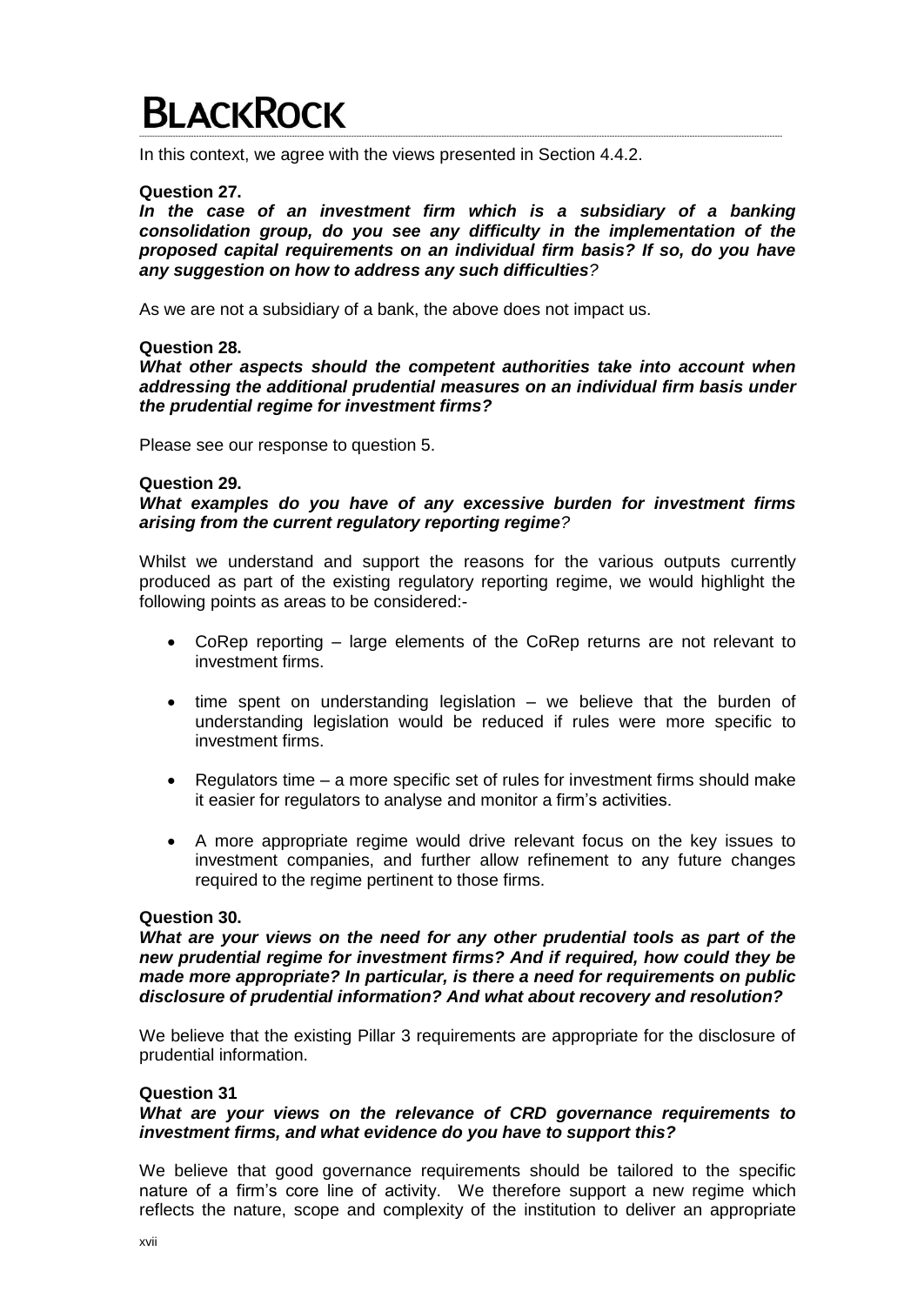regime, allowing firms (and regulators) to tailor the approach the reflect the nuances – and legal footprint (e.g. partnerships) – of the entity in question.

We would support a regime that ensures the requirement of a strong compliance function within all investment firms, as stated in paragraph 171 of the discussion paper.

## **Question 32.**

*As regards 'systemic and bank-like' investment firms, do you envisage any challenges arising from the full application of the CRD/CRR remuneration requirements, and if so, what evidence do you have to support this? For all other investment firms, what are your views on the type of remuneration requirements that should be applied to them, given their risk profiles, business models and pay structures?*

It is important to properly understand the role and activities of investment (or asset) managers to put the application of the CRD IV and UCITS rules in context. These are often misunderstood – and not sufficiently distinguished from the role and activities of banks and other financial institutions. The different business models of asset managers and banks have different implications for systemic risk and, therefore, on appropriate remuneration models.

In particular, the remuneration principles in these directives be applied with a view to creating the right incentives given the fiduciary agent model of investment managers. Ideally, incentives should reinforce positive client investment outcomes as well as appropriate market behaviours and effective risk management. Investment managers' interests should be aligned with those of their clients to underline their fiduciary responsibility to act in the best interests of their clients over the long term. Investment managers typically manage a portfolio of securities or other assets on behalf of clients.

They manage client assets in two ways, either as a segregated account for a single client or they manage assets collectively in a pooled investment fund (either a UCITS or AIF) on behalf of a number of clients. In either scenario investment managers are neither the owner of client assets under their management, nor are they counterparty to trades or derivative transactions undertaken on behalf of clients. In their manager role, they act as a fiduciary agent making investment decisions for the benefit of their clients (e.g., segregated account clients or investment funds) in accordance with the investment objectives and guidelines set by clients.

They do not have custody of assets which are held for safekeeping for clients and funds by separate depositary banks (custodians) such that client and fund assets are segregated from those of the asset manager. Thus, there is no need to protect their clients'/funds' assets from a complete loss due to the managers' balance sheet risk taken in the ordinary conduct of their business.

The table below captures the key difference between banks and investment managers:-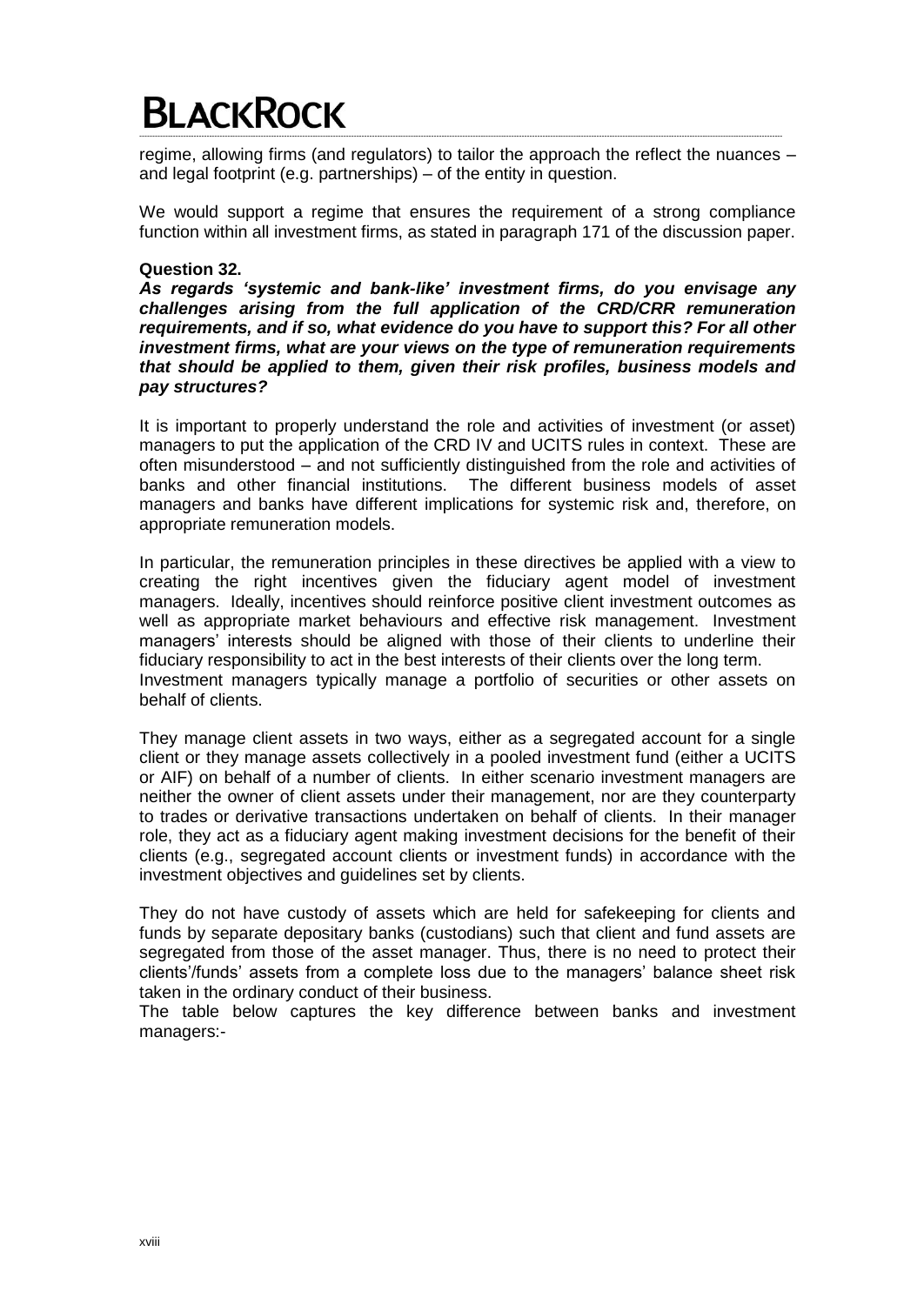# **BLACKROCK**

| <b>Banks</b>                                                                                            | <b>Asset Managers</b>                                                                                                                                   |  |  |  |  |
|---------------------------------------------------------------------------------------------------------|---------------------------------------------------------------------------------------------------------------------------------------------------------|--|--|--|--|
| Risk capital creating systemic risk                                                                     | Do not contribute to systemic risk<br>Legal and operational risk<br>not<br>$\bullet$<br>balance sheet risk<br>Segregation of client assets<br>$\bullet$ |  |  |  |  |
| Act as principals                                                                                       | Act as agents, i.e. legal fiduciary duty to<br>ensure that their and their clients' interests<br>are aligned                                            |  |  |  |  |
| Short term transactional culture                                                                        | Transparency of investment returns                                                                                                                      |  |  |  |  |
| Compensation<br>practices<br>rewards<br>transactions without visibility into longer<br>term performance | Compensation practices where amounts are.<br>paid from earned revenues are structure to<br>align with client and shareholder interests                  |  |  |  |  |

# **Question 33.**

## *What is your view on a prudential remuneration framework for other than 'systemic and bank-like' investment firms that should mainly aim to counteract against conduct related operational risks and would aim at the protection of consumers?*

Based on the comments provided in response to question 32, we do not believe that a remuneration regime applied to the staff employed by an asset management company deserves to be qualified as "prudential". Unlike for other (systemic and bank-like) financial market players, remuneration rules for the agency nature of investment firms should not be employed as a risk-mitigating tool.

Each investment firm, we believe will appraise financial risk in its own context, where risk management emanates as a fiduciary duty towards our investor clients, set out within agreed investment mandates agreed with clients. These mandates apply to individual portfolios built of cash and securities that clients own as ultimate beneficiaries.

We believe the purpose of "prudential" capital requirements regulation with the purpose of conduct rules, are very distinct. Operational risks and their potential detrimental effects on consumers – for us, our own investor clients – are tackled, first and foremost, by a robust set of conduct requirements, among which remuneration principles naturally fall. To ensure the protection of our clients, our organisation's remuneration practices have naturally evolved to guarantee a long-term managerial incentive alignment with the formers' interests. This is best guaranteed, by multiannual review periods to assess an individual's performance, complemented by the performance of his/her business division, as well as of the entire firm itself. Variable pay-outs, as a component of the total remuneration package, remain flexible for an important reason, i.e. not only are adjustments made to reflect performance over a given period and on the basis of pre-set benchmarks, but also to enable the ongoing costs (fixed overheads) of the asset management firm to better adapt to swings in the economic cycle. Client protection is complete with additional requirements to subject variable pay-outs to lengthy deferrals (even up to 10 years for specific asset management styles like for instance private equity), payments in non-cash instruments (between 40 to 60% under UCITS/AIFMD requirements) and by allowing for malus or even clawback clauses to recoup an individual's remuneration entitlements under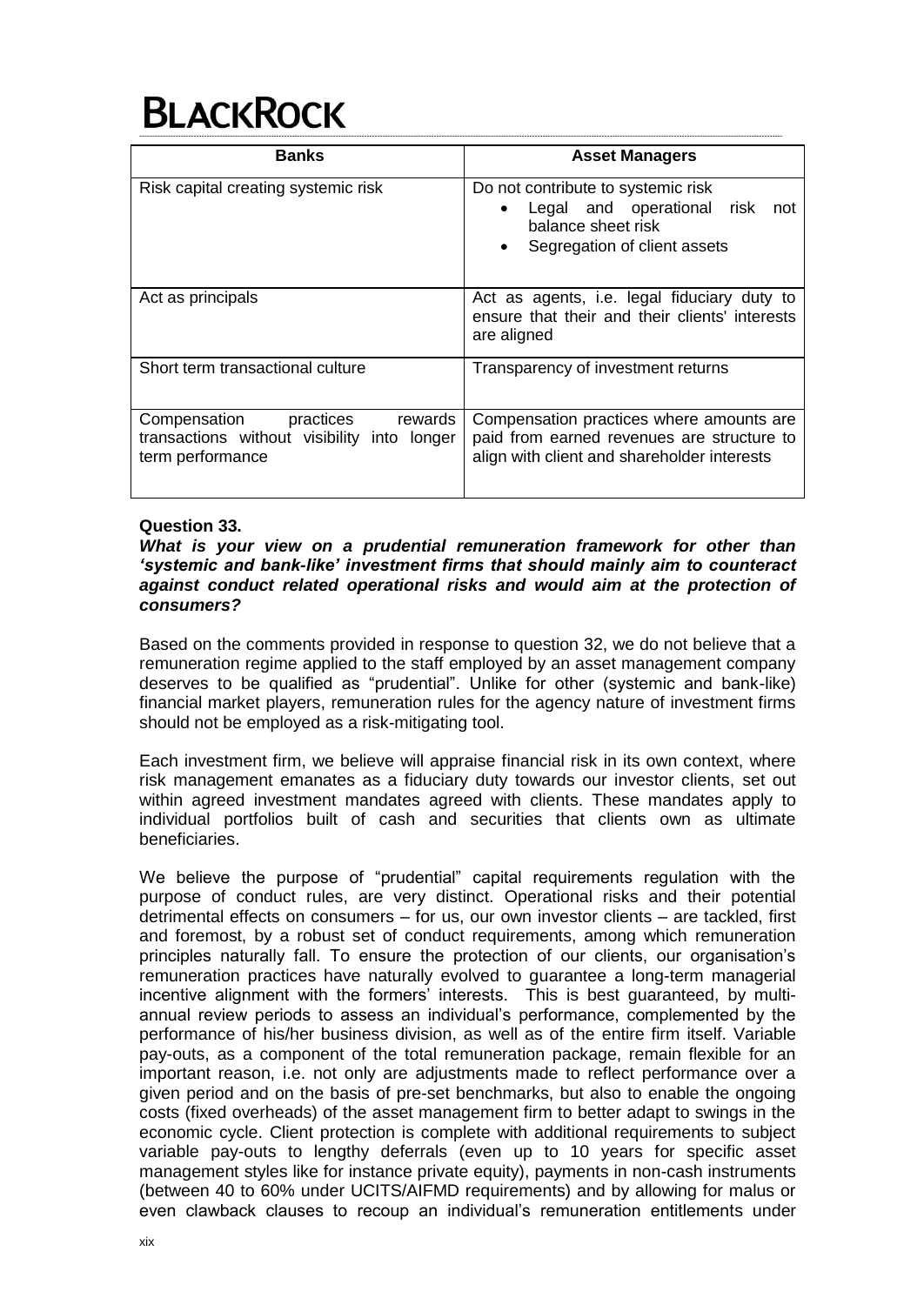specific circumstances. Ensuring the design and ongoing implementation of these practices are key internal governance functions entrusted to non-executive (supervisory) Board members, remuneration committees, all acting in concourse with additional control functions, i.e. audit, risk management, compliance and human resources.

We observe that over time our industry has been best served via the application of these key conduct tenets, where even the rare but most egregious violations of these rules and of a firm's own internal "culture", have neither provoked harm to clients or markets enough to justify the additional imposition of ad hoc capital requirements. Where such unfortunate events have occurred, the consequential negative fallouts have been heaviest on the firms themselves, tarnishing their reputation and often ending their business prospects altogether against the backdrop of a very competitive global industry.

# **Question 34.**

*What are your views on having a separate prudential regime for investment firms? Alternatively, should the CRR be amended instead to take into account a higher degree of proportionality? Which type of investment firms, if any, apart from systemic and bank-like investment firms, would be better suited under a simplified CRR regime?*

As stated in previous responses, we welcome and support any review of the current guidelines which looks to differentiate investment firms from those who operate in a bank-like regime, given the vast majority of investment firms typically do not engage in these more bank like activities.

# **Question 35.**

# *What are the main problems from an investment firm perspective with the current regime? Please list the main problems with the current regime.*

As commented on in the responses to previous questions, there are a few key points that we would highlight as perceived issues within the current regime:-

- The rules are primarily designed to be relevant to bank activities and operations and as a result, they are of less relevance to investment firm activities – the application of credit risk process being a case in point;
- The rules have a tendency to be complex and in many cases challenging to understand and implement for investment firms;
- The volume of changes can be time consuming to address: review, understand, implement and undertake; we believe both for investment firms themselves and for regulators to review and implement;
- The rules are not relevant to the agency business model of many investment firms;

# **Conclusion**

We appreciate the opportunity to address and comment on the issues raised by the Discussion Paper and will continue to work with the EBA on any specific issues which may assist in this review.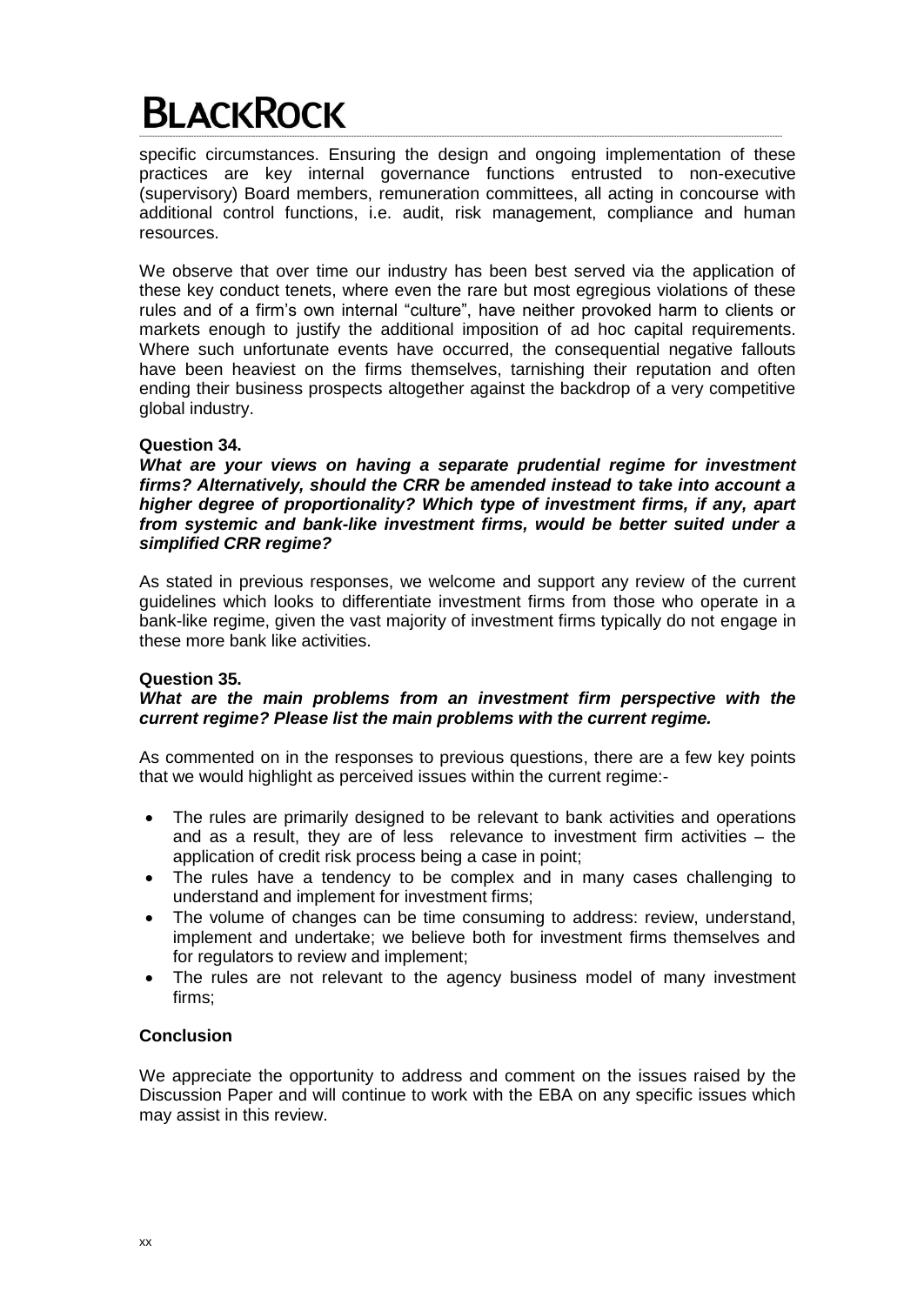# **Appendix A:**

**Firm and Fund Closures, Large Outflows, and Related Events in the Asset Management Industry over the Past 25 Years**

| <b>Name</b>                          | <b>Event</b>                                                                                 | Year | <b>Resolution</b>                                                                                                                                                                                                | AUM year of<br>event (if<br>known)       | <b>AUM</b> after<br>event<br>(if known) |
|--------------------------------------|----------------------------------------------------------------------------------------------|------|------------------------------------------------------------------------------------------------------------------------------------------------------------------------------------------------------------------|------------------------------------------|-----------------------------------------|
| Franklin Templeton*                  | Very large outflows across variety of<br>products, loss of investor appetite for EM<br>funds | 2016 | • USD 12bn outflows since January 2016, mostly in global<br>bond funds                                                                                                                                           | <b>USD</b><br>854.7bn<br>(July 2015)     | <b>USD 739.9bn</b><br>(July 2016)       |
| <b>Brevan Howard</b><br>Master Fund* | Poor performance over three years. ECB<br>action / market reaction in December 2015          | 2016 | $\bullet$ ~ 3bn outflows in 2016                                                                                                                                                                                 | Data<br>unavailable                      | <b>USD 17.4bn</b><br>(March 2016)       |
| Sequoia Fund                         | Poor performance<br>Key personnel departure                                                  | 2016 | 7.5% loss in 2015, down 12% in 2016<br>$\bullet$<br>> USD300mn withdrawals early 2016<br>Shareholders who withdraw > USD 250,000 fund<br>$\bullet$<br>should expect in-kind redemptions as per Sequoia<br>policy | USD 6.7bn<br>(December<br>2016)          | USD 4.8bn<br>(August 2016)              |
| Tudor Investment Corp*               | Poor performance over three years                                                            | 2016 | • USD 2bn outflows<br>• Announced 15% cut of 400 strong workforce after losses                                                                                                                                   | <b>USD 21.9bn</b><br>(December<br>2014)  | USD 11bn<br>(July 2016)                 |
| <b>Nevsky Capital</b>                | Poor performance                                                                             | 2016 | • Fund liquidation - USD 1.5bn fund in January 2016                                                                                                                                                              | USD 1.5bn<br>(January 2016)              | Fund liquidation                        |
| <b>Tiger Global</b><br>Management*   | Large tech stock investment loss in first<br>quarter of year                                 | 2016 | • Losses estimated at USD 1bn in Q1 2016, but fund is<br>continuing to operate                                                                                                                                   | USD 35bn<br>(Dec 2015)                   | <b>USD 32.2bn</b><br>(July 2016)        |
| Pershing Square*                     | Significant investment losses                                                                | 2016 | • AUM down approx. 40% in one year<br>• Cut 10% of workforce                                                                                                                                                     | <b>USD</b><br>20.204.7m<br>(August 2015) | USD 11.897m<br>(August 2016)            |
| Visium Asset<br>Management           | Insider trading scandal, poor performance                                                    | 2016 | • Visium Global Fund sold to Alliance Bernstein<br>• Liquidating hedge funds                                                                                                                                     | USD 8bn<br>(March 2016)                  | Fund liquidation                        |
| <b>BlackRock UK Property</b><br>Fund | Redemptions in UK property funds triggered<br>by EU referendum                               | 2016 | Redemption charges increased from 2% to 5.75%                                                                                                                                                                    | GBP 3.3bn<br>(June 2016)                 | Data unavailable                        |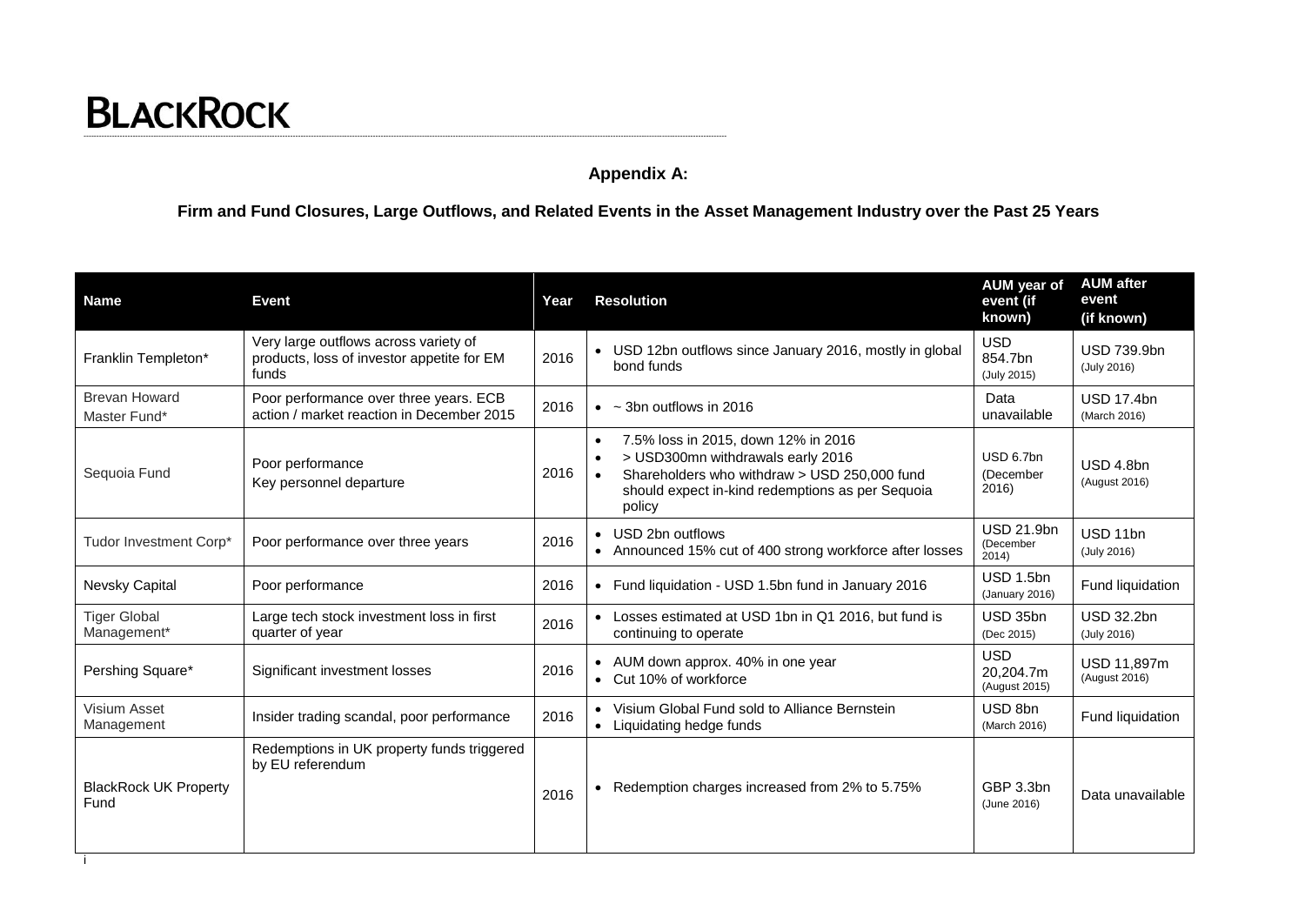| Name                                                                    | Event                                                          | Year | Resolution                                                                                                                                                                                    | AUM year of<br>event (if<br>known) | AUM after event<br>(if known) |
|-------------------------------------------------------------------------|----------------------------------------------------------------|------|-----------------------------------------------------------------------------------------------------------------------------------------------------------------------------------------------|------------------------------------|-------------------------------|
| Legal & General UK<br><b>Property Fund</b>                              | Redemptions in UK property funds triggered<br>by EU referendum | 2016 | • No suspension of redemptions, but discount imposed on<br>cash withdrawals - fair value adjustment of 15%,<br>reduced three weeks later to 10%                                               | GBP 2.4bn<br>(June 2016)           | Data unavailable              |
| Aberdeen UK property<br>fund                                            | Redemptions in UK property funds triggered<br>by EU referendum | 2016 | • Redemptions temporarily suspended, followed by 17%<br>fair value adjustment on cash withdrawals<br>• Exit penalty back to 1.25% by August                                                   | GBP 3.2bn<br>(June 2016)           | Data unavailable              |
| Aviva Investors Property<br>Trust*                                      | Redemptions in UK property funds triggered<br>by EU referendum | 2016 | • Redemptions suspended                                                                                                                                                                       | GBP 1.8bn<br>(June 2016)           | Data unavailable              |
| <b>Standard Life UK Real</b><br><b>Estate Fund</b>                      | Redemptions in UK property funds triggered<br>by EU referendum | 2016 | • Redemptions suspended                                                                                                                                                                       | GBP 2.67bn<br>(June 2016)          | Data unavailable              |
| M&G UK Property Fund                                                    | Redemptions in UK property funds triggered<br>by EU referendum | 2016 | • Redemptions suspended                                                                                                                                                                       | GBP 4.4bn<br>(June 2016)           | Data unavailable              |
| Columbia Threadneedle<br>UK Property Trust*                             | Redemptions in UK property funds triggered<br>by EU referendum | 2016 | • Redemptions suspended on UK Property Authorised<br>Investment Fund (and on associated feeder fund, UK<br>Property Authorised Trust).<br>• Fair value adjustment of 5.3% on cash withdrawals | GBP 1.3bn<br>(June 2016)           | Data unavailable              |
| Henderson Global<br><b>Investors UK Property</b><br>Fund*               | Redemptions in UK property funds triggered<br>by EU referendum | 2016 | • Redemptions suspended on UK Property PAIF (and<br>feeder fund)                                                                                                                              | GBP 1.4bn<br>(June 2016)           | Data unavailable              |
| Kames Property Income<br>Fund*                                          | Redemptions in UK property funds triggered<br>by EU referendum | 2016 | • Fair value adjustment of 10% on cash redemptions                                                                                                                                            | GBP 409mn<br>(June 2016)           | Data unavailable              |
| <b>Comac Capital</b>                                                    | 8% loss due to CHF move                                        | 2015 | • Returned capital to outside investors due to CHF loss<br>• Will continue to manage internal capital ~ USD 150mn                                                                             | USD 1.2bn<br>(January 2015)        | Fund liquidation              |
| <b>Tiger Consumer</b><br>Management                                     | Retirement of fund manager                                     | 2015 | • Fund liquidation due to retirement of manager                                                                                                                                               | USD 1.4bn<br>(March 2015)          | Fund liquidation              |
| <b>Claren Road Asset</b><br>Management (55%<br>owned by Carlyle Group)* | Poor performance                                               | 2015 | • Redemptions of USD 7.3bn since September 2014<br>• Operating a delayed-repayment schedule                                                                                                   | USD 8.5bn<br>(September<br>2014)   | USD 1.2bn<br>(January 2016)   |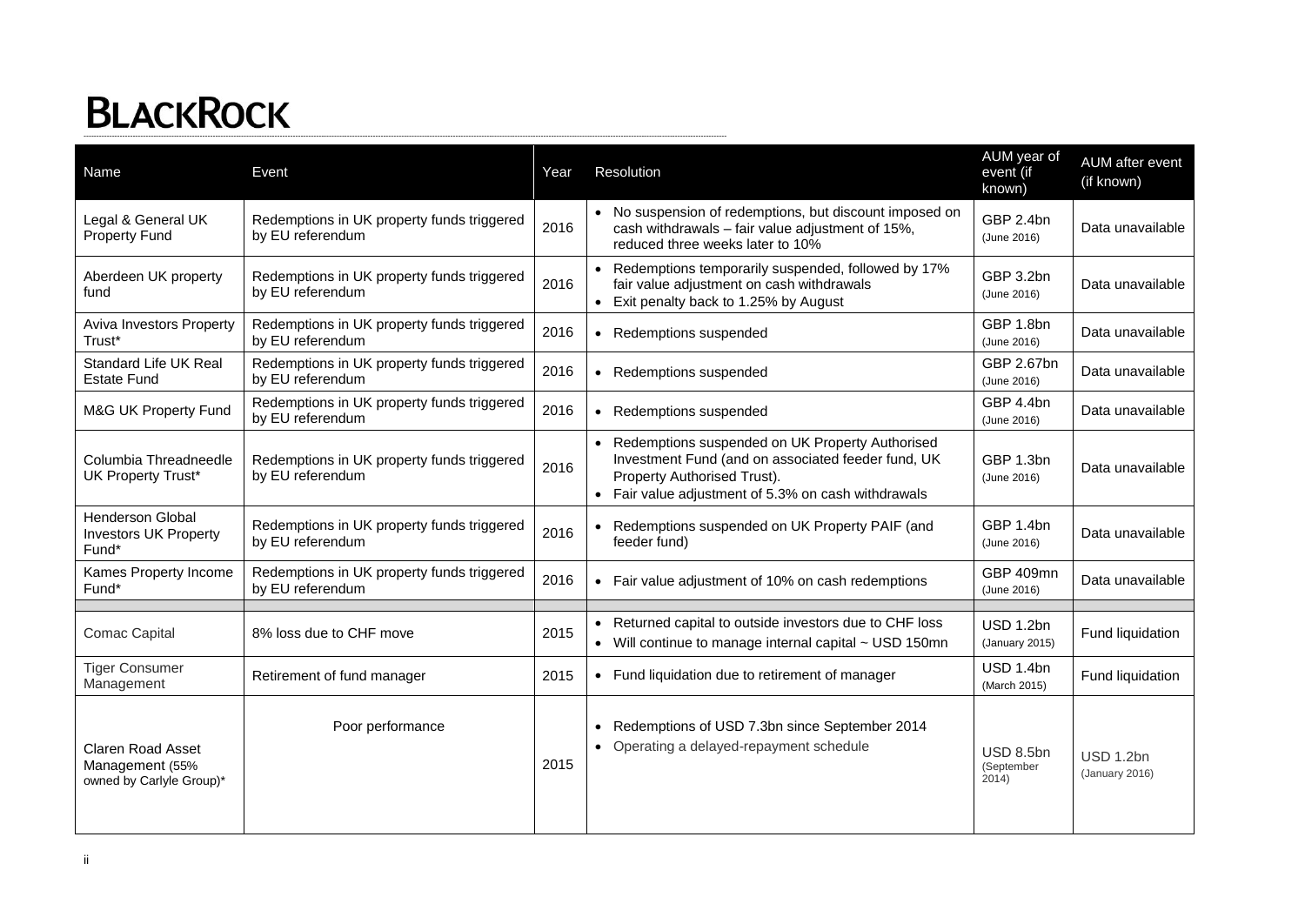| Name                                                                                | Event                                                                | Year | Resolution                                                                                               | AUM year of<br>event (if<br>known)    | AUM after event<br>(if known)    |
|-------------------------------------------------------------------------------------|----------------------------------------------------------------------|------|----------------------------------------------------------------------------------------------------------|---------------------------------------|----------------------------------|
| <b>Fortress Global Macro</b><br>Hedge Fund                                          | Poor performance                                                     | 2015 | • Liquidation of USD 1.6bn global macro hedge fund<br>following 17% loss in 2015.                        | USD 1.6bn<br>(October 2015)           | Fund liquidation                 |
| LionEye Capital<br>Management                                                       | Investment loss of 19% in 2015                                       | 2015 | • Liquidation of USD 1.5bn fund following redemptions<br>from largest investors                          | USD 1.5bn<br>(December<br>2015        | Fund liquidation                 |
| Renaissance<br>Technologies                                                         | Poor performance                                                     | 2015 | • Liquidation of USD 1.3bn underperforming fund                                                          | USD 1.3bn<br>(October 2015)           | Fund liquidation                 |
| Seneca Capital<br>Investments                                                       | Investment loss of 6% in 2015                                        | 2015 | • Liquidation of fund close due to losses - 6% in 2015                                                   | <b>USD 500mn</b><br>(December<br>2015 | Fund liquidation                 |
| TigerShark<br>Management                                                            | Poor performance                                                     | 2015 | • Fund liquidation                                                                                       | <b>USD 180mn</b><br>(March 2014)      | Fund liquidation                 |
| <b>Diversified Global Asset</b><br>Management Corp<br>(DGAM), (owned by<br>Carlyle) | Poor performance                                                     | 2015 | Liquidation of Carlyle's hedge-fund-of-funds unit DGAM                                                   | USD 6bn<br>(February 2016)            | Fund liquidation                 |
| Ashmore*                                                                            | AUM fell by 15 per cent year on year -<br>Emerging market volatility | 2015 | Met USD 9.8bn in redemptions                                                                             | <b>USD 58.9bn</b><br>(June 2015)      | <b>USD 52.6bn</b><br>(July 2016) |
| <b>Third Avenue Focused</b><br><b>Credit Fund</b>                                   | Poor performance                                                     | 2015 | • > USD 1bn redemptions from July-December 2015<br>Redemptions frozen, fund liquidation in December 2015 | <b>USD 2.1bn</b><br>(July 2015)       | Fund liquidation                 |
| <b>Bain Capital Absolute</b><br>Return Capital Hedge<br>Fund                        | Three years of investment loss $-13\%$ loss<br>in first half of 2015 | 2015 | • Closure of USD 2.2bn Absolute Return Capital hedge<br>fund                                             | USD 2.2bn<br>(October 2015)           | Fund liquidation                 |
| <b>BlackRock Global</b><br><b>Ascent Fund</b>                                       | Investment losses of 9.4% in 2015                                    | 2015 | • Closure of USD 1bn Global Ascent fund                                                                  | USD 1bn<br>(November<br>2015          | Fund liquidation                 |
| <b>Brevan Howard Asset</b><br>Management*                                           | Investment losses                                                    | 2015 | • USD 3bn fall in assets in first nine months of 2015                                                    | USD 40bn<br>(2013)                    | USD 20bn<br>(May 2016)           |
| <b>Everest Capital</b>                                                              | Investment losses - CHF exchange rate cap                            | 2015 | Fund liquidation of 6 out of the firms' 7 remaining hedge<br>funds                                       | USD 3.0bn<br>(December<br>2014)       | Fund liquidation                 |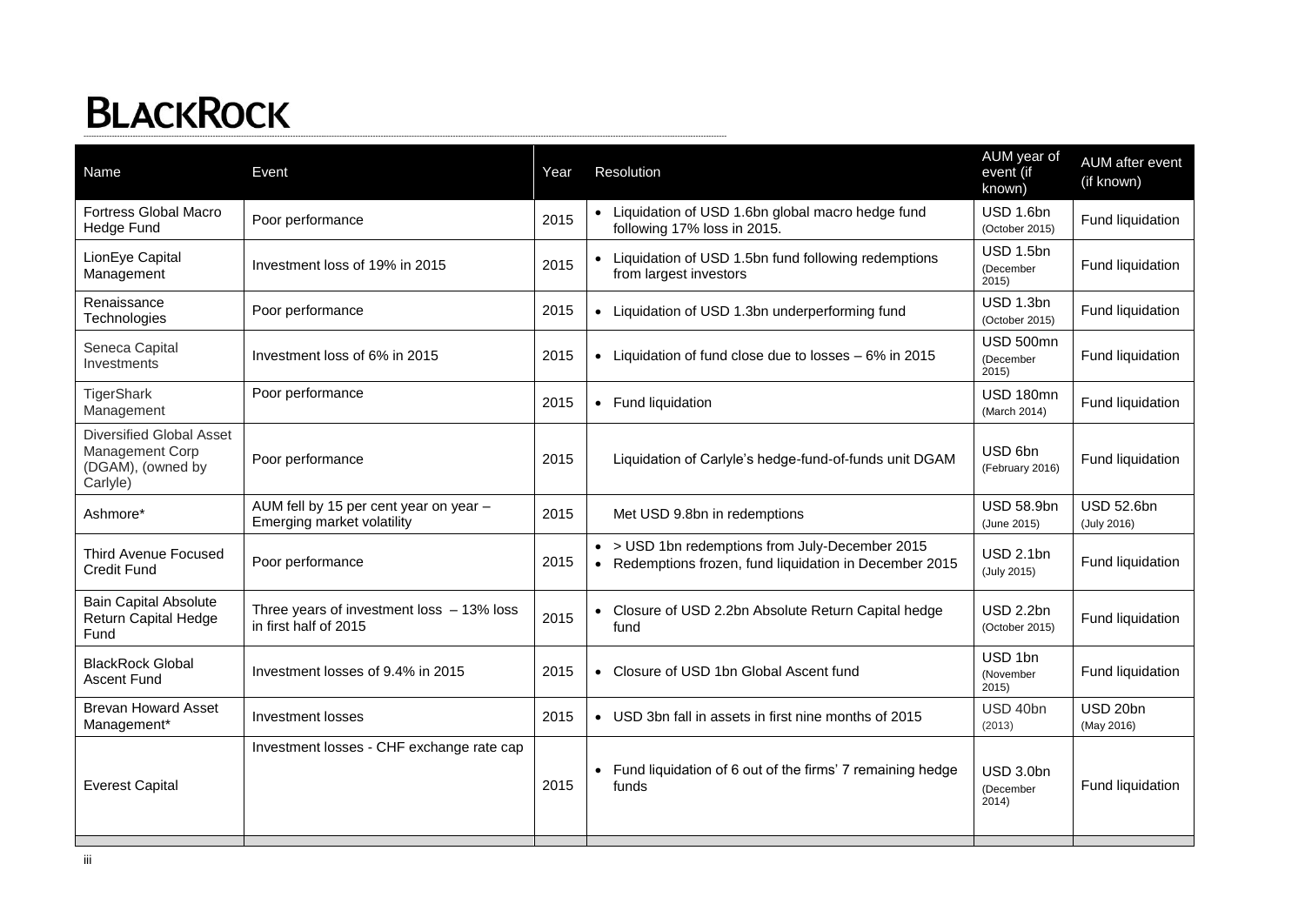| Name                                  | Event                                                   | Year           | Resolution                                                                                                                                                                                | AUM year of<br>event (if<br>known)                                 | AUM after event<br>(if known)         |
|---------------------------------------|---------------------------------------------------------|----------------|-------------------------------------------------------------------------------------------------------------------------------------------------------------------------------------------|--------------------------------------------------------------------|---------------------------------------|
| PIMCO*                                | Key personnel departure                                 | 2014           | • Management changes<br>• Met \$600bn in redemptions including \$200bn in flagship<br><b>Total Return Bond Fund</b><br>• 3% reduction in workforce                                        | <b>USD 1.97tn</b><br>(June 2014)                                   | USD 1.5tn<br>(June 2016)              |
| <b>PIMCO Total Return</b><br>Fund     | Key personnel departure                                 | 2014           | • Management changes<br>• Met redemptions of \$200bn                                                                                                                                      | <b>USD</b><br>292.9bn<br>(April 2013)                              | 86.8bn<br>(July 2016)                 |
| <b>SAC Capital</b><br>Management      | Allegations of insider trading by portfolio<br>managers | 2008-<br>2012- | • Converted to family office, renamed Point72, no external<br>assets<br>• USD 1.184bn financial penalty<br>• USD 602mn SEC settlement<br>• USD 10mn payout to resolve shareholder lawsuit | USD 15bn<br>(January 2013)                                         | USD 11bn<br>(2015)                    |
| Axa Rosenberg                         | Concealed model error, fraud alleged                    | 2011           | Founder barred<br>$\bullet$<br>Management changes<br>• Met redemptions of USD 29bn in 2010, USD 5bn in<br>2011, and USD 3bn in 2012<br>• USD 242mn settle with SEC                        | USD 70bn<br>(July 2009)                                            | <b>USD 26.3bn</b><br>(September 2014) |
| Gartmore Group                        | Key personnel departure                                 | 2010           | • Sold to Henderson 2011<br>• Met redemptions of USD 1.29bn in just seven weeks                                                                                                           | GBP 22bn<br>(January 2010)                                         | GBP 15.7bn<br>(February 2011)         |
| Galleon Group                         | Insider trading                                         | 2009           | • Firm closed<br>Founder criminally convicted<br>• Funds liquidated 2009                                                                                                                  | USD 7bn<br>(October 2009)                                          | Fund liquidation                      |
| The Reserve Primary<br>Fund           | Investment losses in Primary Fund                       | 2008           | Primary Fund in liquidation<br>• The Reserve firm in liquidation                                                                                                                          | USD 65bn<br>(fund)<br><b>USD 125bn</b><br>(total)<br>(August 2008) | Fund and firm<br>liquidation          |
| <b>Absolute Capital</b><br>Management | Securities fraud                                        | 2007           | Founder criminally charged<br>Multiple enforcement actions<br>• Civil suits                                                                                                               | USD 3bn<br>(June 2007)                                             | <b>USD 885mn</b><br>(June 2008)       |
| Janus Capital<br>Management           | Market timing                                           | 2003           | Fines<br>$\bullet$<br>Management changes<br>• Met redemptions of USD 3.2bn in September 2003 alone                                                                                        | USD 147bn<br>(May 2003)                                            | USD 133.6bn<br>(January 2005)         |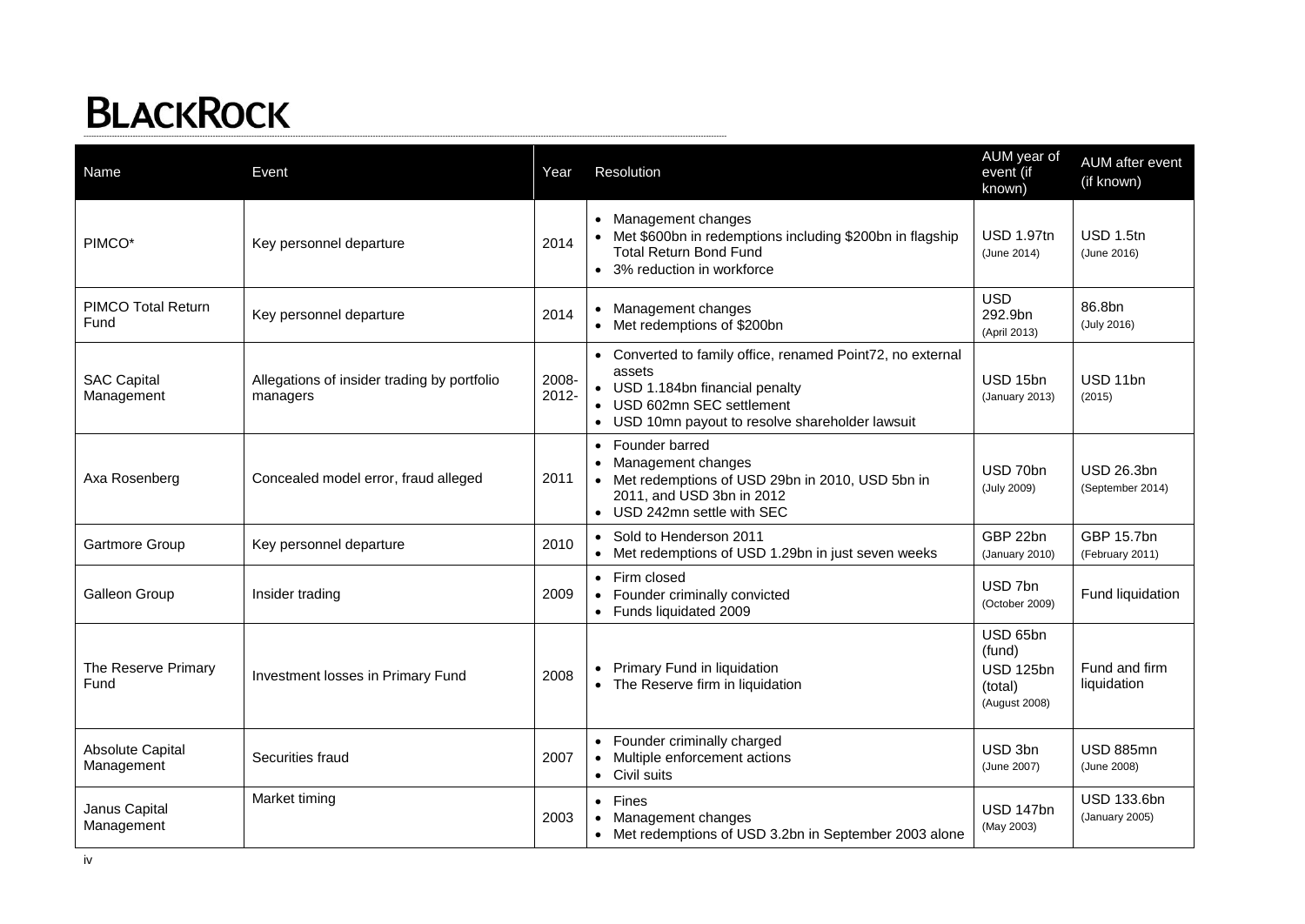| Name                                      | Event                                                  | Year | Resolution                                                                                                                                                                                                               | AUM year of<br>event (if<br>known)  | AUM after event<br>(if known)                                   |
|-------------------------------------------|--------------------------------------------------------|------|--------------------------------------------------------------------------------------------------------------------------------------------------------------------------------------------------------------------------|-------------------------------------|-----------------------------------------------------------------|
| Pilgrim Baxter                            | Market timing                                          | 2003 | • Principals barred<br>• >20% decline in AUM from September 2003 to end<br>December, 2003.<br>• Old Mutual (owner since 2000) closes some funds;<br>rebrands                                                             | USD 7.4bn<br>(September<br>2003)    | USD 5.4bn<br>(January 2004)                                     |
| Putnam                                    | Market timing                                          | 2003 | • USD 14bn (5%) decline in first week of November 2003<br>Management changes<br>Fines<br>$\bullet$<br>• Sold to Great West Life in 2007                                                                                  | USD 277bn<br>(October 2003)         | <b>USD 141bn</b><br>(September 2013)                            |
| <b>Strong Capital</b>                     | Market timing                                          | 2003 | Principal barred<br>• Met redemptions of USD 4.9bn (USD 1.6bn of that in<br>one month)<br>• Sold to Wells Fargo in 2005                                                                                                  | Data<br>unavailable                 | USD 33bn<br>(March 2004)                                        |
| <b>Canary Capital Partners</b>            | Market timing<br>Late trading                          | 2003 | $\bullet$ Fines<br>• Principal receives 10 year bar                                                                                                                                                                      | <b>USD 500mn</b><br>(2003)          | Data unavailable                                                |
| Alliance Capital<br>Management            | Market timing                                          | 2003 | • Fines and Disgorgement<br>• Management changes<br>• USD 790m of mutual fund outflows from September to<br>December, 2003, increase in AUM attributed to market<br>appreciation<br>• Renamed Alliance Bernstein in 2006 | <b>USD 434bn</b><br>(February 2002) | <b>USD 489bn</b><br>(February 2004)                             |
| <b>Advanced Investments</b><br>Management | Breach of client guidelines (all separate<br>accounts) | 2002 | • Firm closes 2002<br>Civil litigation<br>• Regulatory fines                                                                                                                                                             | <b>USD 5.5bn</b><br>(2002)          | Firm closes                                                     |
| Long Term Capital<br>Management           | Investment losses of USD 4.6bn in four<br>months       | 1998 | Creditor investments to avoid loss<br>Firm dissolved 2002<br>• Creditors make small profits when unwind completed                                                                                                        | USD 5bn<br>(Begin 1998)             | Firm closes                                                     |
| <b>Community Bankers</b><br>MMF           | Investment losses in<br>structured notes               | 1994 | Fund liquidated September 1994                                                                                                                                                                                           | USD 82mn<br>(1994)                  | Fund liquidation                                                |
| TCW/Term Trusts 2000<br>& 2003            | Investment losses-MBS                                  | 1994 | • Civil litigation<br>Regulatory fines for fund marketers<br>• Manager firm ownership change 1996                                                                                                                        | Two trusts:<br>USD 1.5mn<br>(1994)  | Initial drop to<br>USD 1.0mn<br>Trusts liquidate<br>at term end |